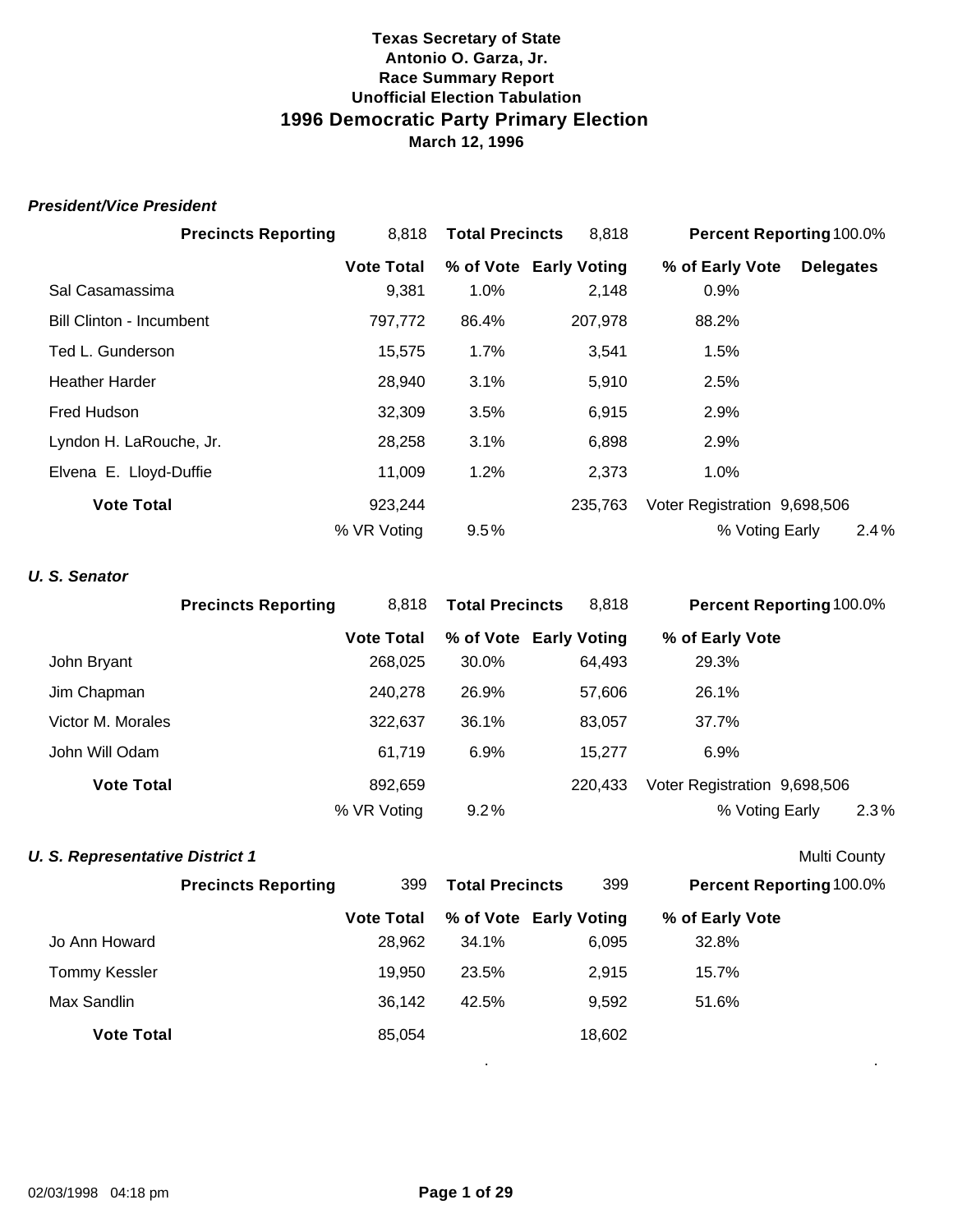| <b>U. S. Representative District 2</b> |                             |                        |                                 |                          | Multi County |
|----------------------------------------|-----------------------------|------------------------|---------------------------------|--------------------------|--------------|
| <b>Precincts Reporting</b>             | 370                         | <b>Total Precincts</b> | 370                             | Percent Reporting 100.0% |              |
| Edgar J. 'Bubba' Groce                 | <b>Vote Total</b><br>15,157 | 19.8%                  | % of Vote Early Voting<br>3,034 | % of Early Vote<br>17.3% |              |
| Fred Hudson                            | 16,058                      | 21.0%                  | 3,139                           | 17.9%                    |              |
| Jim Turner                             | 45,249                      | 59.2%                  | 11,397                          | 64.9%                    |              |
| <b>Vote Total</b>                      | 76,464                      |                        | 17,570                          |                          |              |
| <b>U. S. Representative District 5</b> |                             |                        |                                 |                          | Multi County |
| <b>Precincts Reporting</b>             | 357                         | <b>Total Precincts</b> | 357                             | Percent Reporting 100.0% |              |
|                                        | <b>Vote Total</b>           |                        | % of Vote Early Voting          | % of Early Vote          |              |
| Wm. A. Foster, III                     | 11,517                      | 36.4%                  | 2,669                           | 41.7%                    |              |
| John Pouland                           | 20,116                      | 63.6%                  | 3,724                           | 58.3%                    |              |
| <b>Vote Total</b>                      | 31,633                      |                        | 6,393                           |                          |              |
|                                        |                             |                        |                                 |                          |              |
| <b>U. S. Representative District 6</b> |                             |                        |                                 |                          | Multi County |
| <b>Precincts Reporting</b>             | 252                         | <b>Total Precincts</b> | 252                             | Percent Reporting 100.0% |              |
| Terry Jesmore                          | <b>Vote Total</b><br>1,478  | 17.0%                  | % of Vote Early Voting<br>342   | % of Early Vote<br>19.5% |              |
| Janet Carroll Richardson               | 7,192                       | 83.0%                  | 1,412                           | 80.5%                    |              |
| <b>Vote Total</b>                      | 8,670                       |                        | 1,754                           |                          |              |
|                                        |                             |                        |                                 |                          |              |
| <b>U. S. Representative District 8</b> |                             |                        |                                 |                          | Multi County |
| <b>Precincts Reporting</b>             | 215                         | <b>Total Precincts</b> | 215                             | Percent Reporting 100.0% |              |
|                                        | <b>Vote Total</b>           |                        | % of Vote Early Voting          | % of Early Vote          |              |
| Robert W. Musemeche                    | 3,078                       | 38.0%                  | 461                             | 36.6%                    |              |
| C. J. Newman                           | 5,016                       | 62.0%                  | 798                             | 63.4%                    |              |
| <b>Vote Total</b>                      | 8,094                       |                        | 1,259                           |                          |              |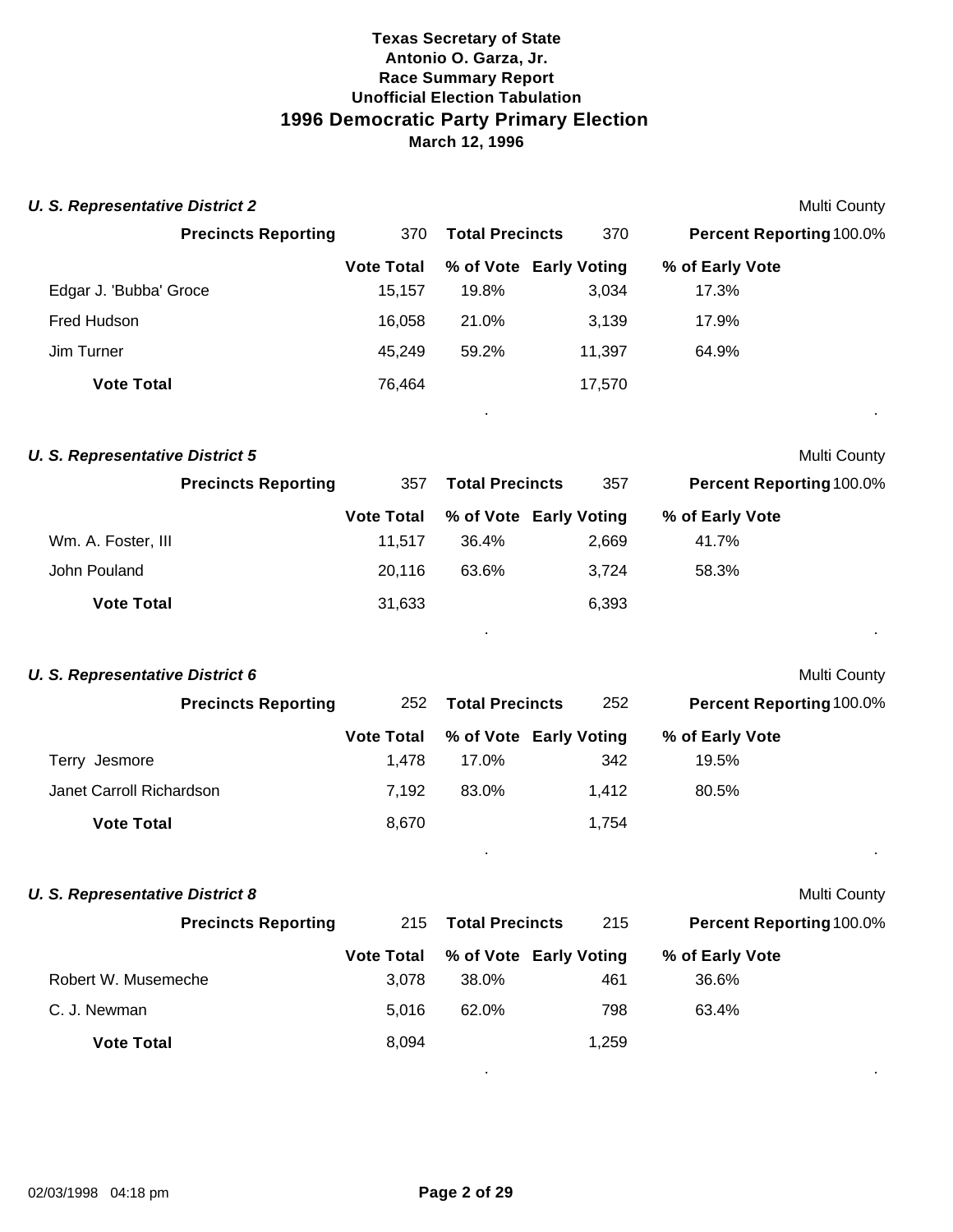| <b>U. S. Representative District 9</b>  |                   |                        |                        |                                 | <b>Multi County</b> |
|-----------------------------------------|-------------------|------------------------|------------------------|---------------------------------|---------------------|
| <b>Precincts Reporting</b>              | 218               | <b>Total Precincts</b> | 218                    | <b>Percent Reporting 100.0%</b> |                     |
|                                         | <b>Vote Total</b> |                        | % of Vote Early Voting | % of Early Vote                 |                     |
| Rusty Isaac Bertrand                    | 1,766             | 3.8%                   | 448                    | 3.3%                            |                     |
| Jack Cherry                             | 6,741             | 14.5%                  | 1,660                  | 12.2%                           |                     |
| Nick Lampson                            | 32,161            | 69.0%                  | 9,866                  | 72.6%                           |                     |
| Mat Safran                              | 815               | 1.7%                   | 196                    | 1.4%                            |                     |
| Geraldine Sam                           | 5,147             | 11.0%                  | 1,418                  | 10.4%                           |                     |
| <b>Vote Total</b>                       | 46,630            |                        | 13,588                 |                                 |                     |
|                                         |                   |                        |                        |                                 | . .                 |
| <b>U. S. Representative District 13</b> |                   |                        |                        |                                 | <b>Multi County</b> |

| <b>Precincts Reporting</b> | 460               | <b>Total Precincts</b> | 460                    | <b>Percent Reporting 100.0%</b> |
|----------------------------|-------------------|------------------------|------------------------|---------------------------------|
|                            | <b>Vote Total</b> |                        | % of Vote Early Voting | % of Early Vote                 |
| Aaron Alejandro            | 16.699            | 48.1%                  | 3.167                  | 47.3%                           |
| Samuel Brown Silverman     | 17.990            | 51.9%                  | 3,522                  | 52.7%                           |
| <b>Vote Total</b>          | 34,689            |                        | 6,689                  |                                 |

|  | <b>U. S. Representative District 15</b> |  |
|--|-----------------------------------------|--|
|  |                                         |  |

**Multi County** 

. .

|                       | <b>Precincts Reporting</b> | 256               | <b>Total Precincts</b> | 256                    | <b>Percent Reporting 100.0%</b> |  |
|-----------------------|----------------------------|-------------------|------------------------|------------------------|---------------------------------|--|
|                       |                            | <b>Vote Total</b> |                        | % of Vote Early Voting | % of Early Vote                 |  |
| Reynaldo Balli Jr.    |                            | 1,740             | 2.7%                   | 662                    | 3.1%                            |  |
| <b>Renato Cuellar</b> |                            | 13,748            | 21.7%                  | 5,243                  | 24.9%                           |  |
| Tony Dominguez        |                            | 4,663             | 7.3%                   | 934                    | 4.4%                            |  |
| Ruben Hinojosa        |                            | 22,127            | 34.9%                  | 7,857                  | 37.3%                           |  |
| Jim Selman            |                            | 21,191            | 33.4%                  | 6,365                  | 30.2%                           |  |
| <b>Vote Total</b>     |                            | 63,469            |                        | 21,061                 |                                 |  |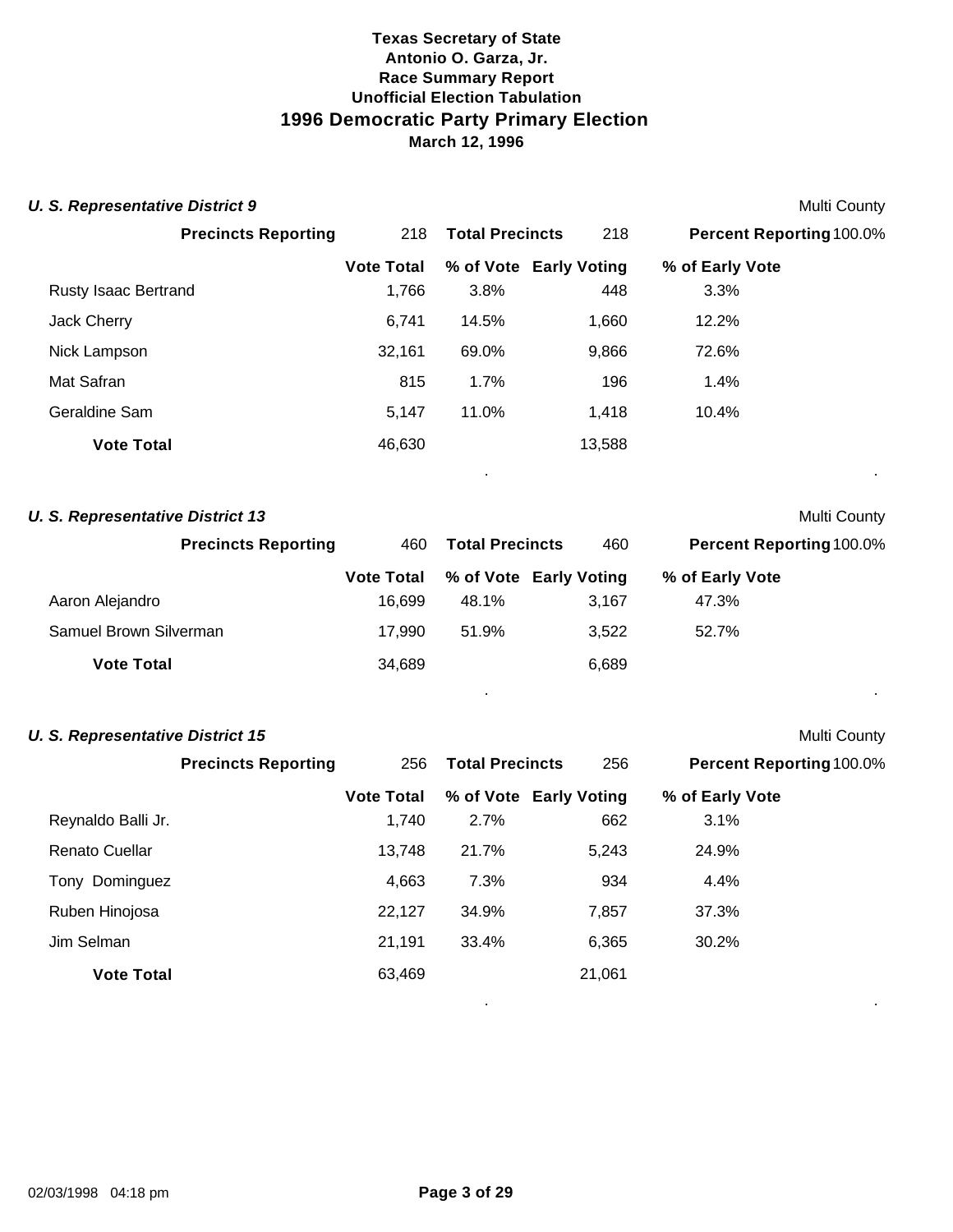| <b>U. S. Representative District 16</b> |                   |                        |        | Single County                   |  |
|-----------------------------------------|-------------------|------------------------|--------|---------------------------------|--|
| <b>Precincts Reporting</b>              | 145               | <b>Total Precincts</b> | 145    | Percent Reporting 100.0%        |  |
|                                         | <b>Vote Total</b> | % of Vote Early Voting |        | % of Early Vote                 |  |
| <b>Dolores Briones</b>                  | 11,583            | 22.2%                  | 2,968  | 18.4%                           |  |
| Robert A. (Bob) Levy                    | 610               | 1.2%                   | 243    | 1.5%                            |  |
| Tom Petersen                            | 3,095             | 5.9%                   | 1,163  | 7.2%                            |  |
| <b>Silvestre Reyes</b>                  | 22,119            | 42.5%                  | 7,204  | 44.6%                           |  |
| Jose Luis Sanchez                       | 14,698            | 28.2%                  | 4,566  | 28.3%                           |  |
| <b>Vote Total</b>                       | 52,105            |                        | 16,144 | $\bullet$                       |  |
| <b>U. S. Representative District 19</b> |                   |                        |        | Multi County                    |  |
| <b>Precincts Reporting</b>              | 292               | <b>Total Precincts</b> | 292    | <b>Percent Reporting 100.0%</b> |  |
|                                         | <b>Vote Total</b> | % of Vote Early Voting |        | % of Early Vote                 |  |
| Michael G. Clennan                      | 3,933             | 30.2%                  | 1,072  | 30.6%                           |  |
| John W. Sawyer                          | 9,108             | 69.8%                  | 2,430  | 69.4%                           |  |

. .

. .

| <b>U. S. Representative District 23</b><br><b>Multi County</b> |                            |                   |                        |  |       |                                 |  |  |
|----------------------------------------------------------------|----------------------------|-------------------|------------------------|--|-------|---------------------------------|--|--|
|                                                                | <b>Precincts Reporting</b> | 415               | <b>Total Precincts</b> |  | 415   | <b>Percent Reporting 100.0%</b> |  |  |
|                                                                |                            | <b>Vote Total</b> | % of Vote Early Voting |  |       | % of Early Vote                 |  |  |
| Charles P. Jones                                               |                            | 17.631            | 39.8%                  |  | 8.418 | 42.7%                           |  |  |
| Allen Rindfuss                                                 |                            | 5.786             | $13.1\%$               |  | 2.224 | 11.3%                           |  |  |
| Joseph P. (Joe) Sullivan                                       |                            | 20.863            | 47.1%                  |  | 9.087 | 46.1%                           |  |  |

**Vote Total** 13,041 3,502

**Vote Total 44,280** 19,729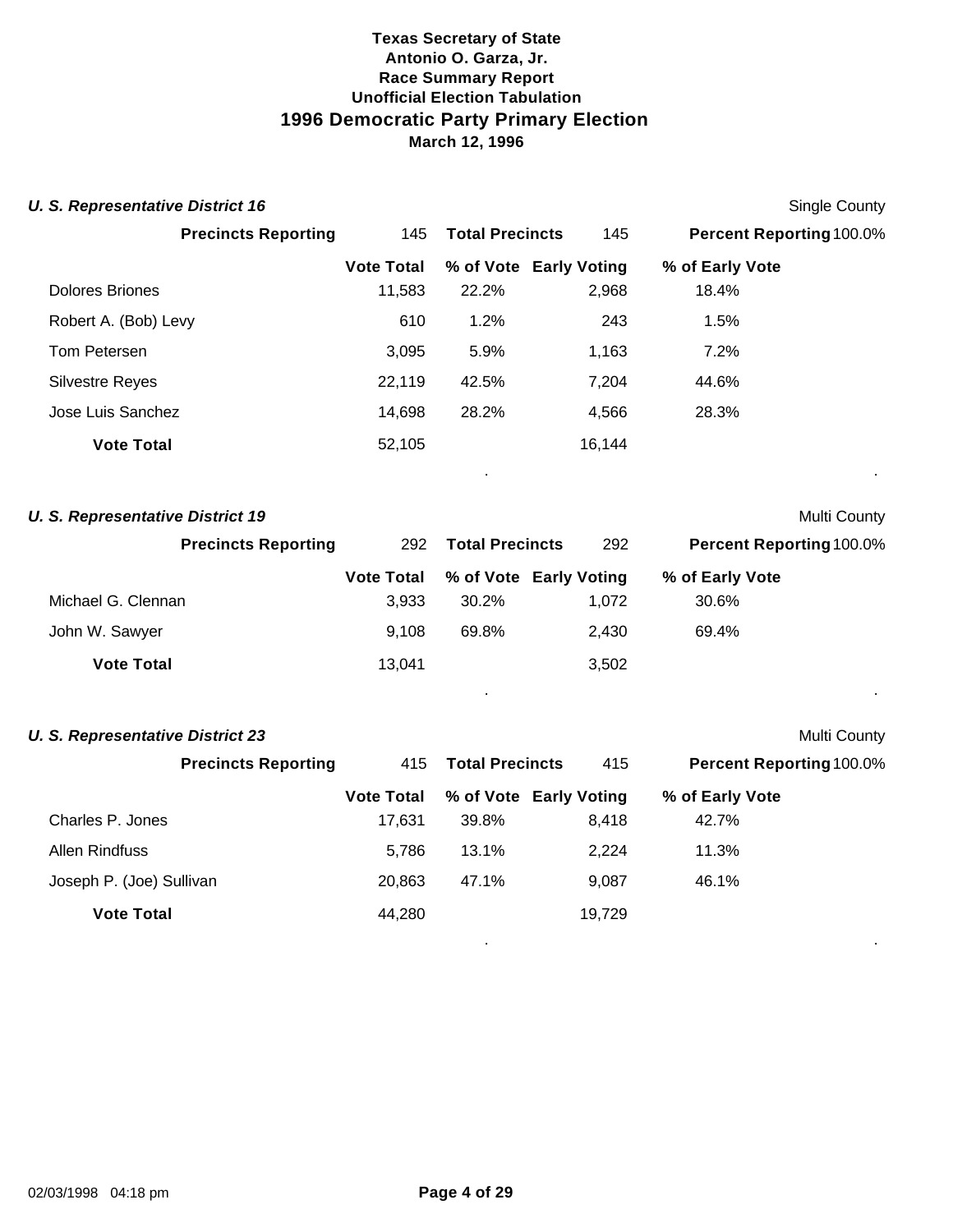| <b>U. S. Representative District 27</b> |                                          |                              |                                 |         | Multi County                                   |      |
|-----------------------------------------|------------------------------------------|------------------------------|---------------------------------|---------|------------------------------------------------|------|
|                                         | <b>Precincts Reporting</b>               | 211                          | <b>Total Precincts</b>          | 211     | <b>Percent Reporting 100.0%</b>                |      |
|                                         |                                          | <b>Vote Total</b>            | % of Vote Early Voting          |         | % of Early Vote                                |      |
| Mary Helen Berlanga                     |                                          | 16,212                       | 29.9%                           | 4,028   | 30.0%                                          |      |
| Solomon P. Ortiz - Incumbent            |                                          | 37,996                       | 70.1%                           | 9,394   | 70.0%                                          |      |
| <b>Vote Total</b>                       |                                          | 54,208                       |                                 | 13,422  |                                                |      |
| <b>U. S. Representative District 29</b> |                                          |                              |                                 |         | <b>Single County</b>                           |      |
|                                         | <b>Precincts Reporting</b>               | 318                          | <b>Total Precincts</b>          | 318     | Percent Reporting 100.0%                       |      |
| Felix Fraga                             |                                          | <b>Vote Total</b><br>7,671   | % of Vote Early Voting<br>36.5% | 332     | % of Early Vote<br>12.6%                       |      |
| Gene Green - Incumbent                  |                                          | 13,345                       | 63.5%                           | 2,297   | 87.4%                                          |      |
| <b>Vote Total</b>                       |                                          | 21,016                       |                                 | 2,629   |                                                |      |
|                                         | Judge, Court of Criminal Appeals Place 1 |                              |                                 |         |                                                |      |
|                                         | <b>Precincts Reporting</b>               | 8,818                        | <b>Total Precincts</b>          | 8,818   | Percent Reporting 100.0%                       |      |
| <b>Frances Northcutt</b>                |                                          | <b>Vote Total</b><br>364,239 | % of Vote Early Voting<br>48.3% | 90,013  | % of Early Vote<br>47.9%                       |      |
| <b>Bob Perkins</b>                      |                                          | 389,308                      | 51.7%                           | 97,826  | 52.1%                                          |      |
| <b>Vote Total</b>                       |                                          | 753,547                      |                                 | 187,839 | Voter Registration 9,698,506                   |      |
|                                         |                                          | % VR Voting                  | 7.8%                            |         | % Voting Early                                 | 1.9% |
|                                         | Judge, Court of Criminal Appeals Place 2 |                              |                                 |         |                                                |      |
|                                         | <b>Precincts Reporting</b>               | 8,818                        | Total Precincts                 | 8,818   | Percent Reporting 100.0%                       |      |
| Winston Cochran                         |                                          | <b>Vote Total</b><br>125,020 | % of Vote Early Voting<br>17.7% | 30,344  | % of Early Vote<br>17.3%                       |      |
|                                         |                                          |                              |                                 |         |                                                |      |
| <b>Charles Holcomb</b>                  |                                          | 244,808                      | 34.6%                           | 58,594  | 33.4%                                          |      |
| Norman Lanford                          |                                          | 127,396                      | 18.0%                           | 32,684  | 18.7%                                          |      |
| Gary Taylor                             |                                          | 210,585                      | 29.8%                           | 53,570  | 30.6%                                          |      |
| <b>Vote Total</b>                       |                                          | 707,809<br>% VR Voting       | 7.3%                            | 175,192 | Voter Registration 9,698,506<br>% Voting Early | 1.8% |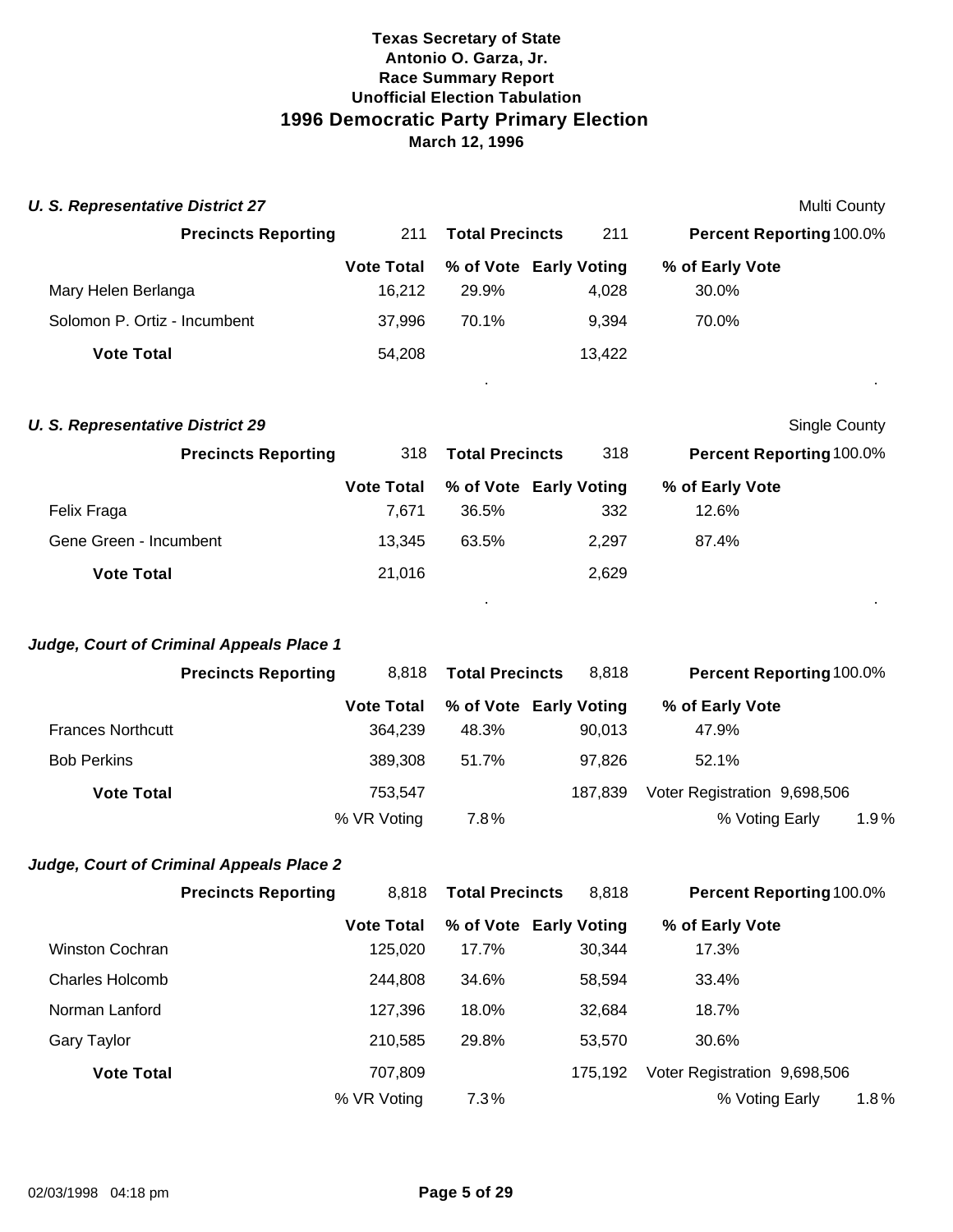| <b>Member, State Board of Education, District 3</b>                               |                                       |                                          | Multi County                                                    |
|-----------------------------------------------------------------------------------|---------------------------------------|------------------------------------------|-----------------------------------------------------------------|
| <b>Precincts Reporting</b>                                                        | 826                                   | <b>Total Precincts</b>                   | 826<br>Percent Reporting 100.0%                                 |
| Vincent R. Alvarado<br>Joe J. Bernal                                              | <b>Vote Total</b><br>20,932<br>34,663 | % of Vote Early Voting<br>37.7%<br>62.3% | % of Early Vote<br>7,192<br>36.6%<br>63.4%<br>12,446            |
| <b>Vote Total</b>                                                                 | 55,595                                |                                          | 19,638                                                          |
| <b>Member, State Board of Education, District 5</b><br><b>Precincts Reporting</b> | 1,077                                 | <b>Total Precincts</b>                   | <b>Multi County</b><br><b>Percent Reporting 100.0%</b><br>1,077 |
|                                                                                   | <b>Vote Total</b>                     | % of Vote Early Voting                   | % of Early Vote                                                 |
| <b>Nettie Ruth Bratton</b>                                                        | 28,186                                | 66.2%                                    | 7,952<br>67.7%                                                  |
| Joe 'J.B.' Richeson                                                               | 14,409                                | 33.8%                                    | 3,792<br>32.3%                                                  |
| <b>Vote Total</b>                                                                 | 42,595                                |                                          | 11,744                                                          |
| <b>State Senator, District 3</b>                                                  |                                       |                                          | Multi County                                                    |
| <b>Precincts Reporting</b>                                                        | 457                                   | <b>Total Precincts</b>                   | 457<br>Percent Reporting 100.0%                                 |
| Jerry K. Johnson                                                                  | <b>Vote Total</b><br>38,910           | % of Vote Early Voting<br>57.1%          | % of Early Vote<br>9,197<br>59.5%                               |
| <b>Dick Swift</b>                                                                 | 18,051                                | 26.5%                                    | 4,107<br>26.6%                                                  |
| Ralph Wallace                                                                     | 11,190                                | 16.4%                                    | 14.0%<br>2,162                                                  |
| <b>Vote Total</b>                                                                 | 68,151                                |                                          | 15,466                                                          |
| <b>State Senator, District 12</b>                                                 |                                       |                                          | Single County                                                   |
| <b>Precincts Reporting</b>                                                        | 519                                   | <b>Total Precincts</b>                   | Percent Reporting 100.0%<br>519                                 |
| Mike Moncrief - Incumbent                                                         | <b>Vote Total</b><br>16,932           | % of Vote Early Voting<br>83.4%          | % of Early Vote<br>86.8%<br>4,831                               |
| Nancy Ward                                                                        | 3,369                                 | 16.6%                                    | 13.2%<br>737                                                    |
| <b>Vote Total</b>                                                                 | 20,301                                |                                          | 5,568                                                           |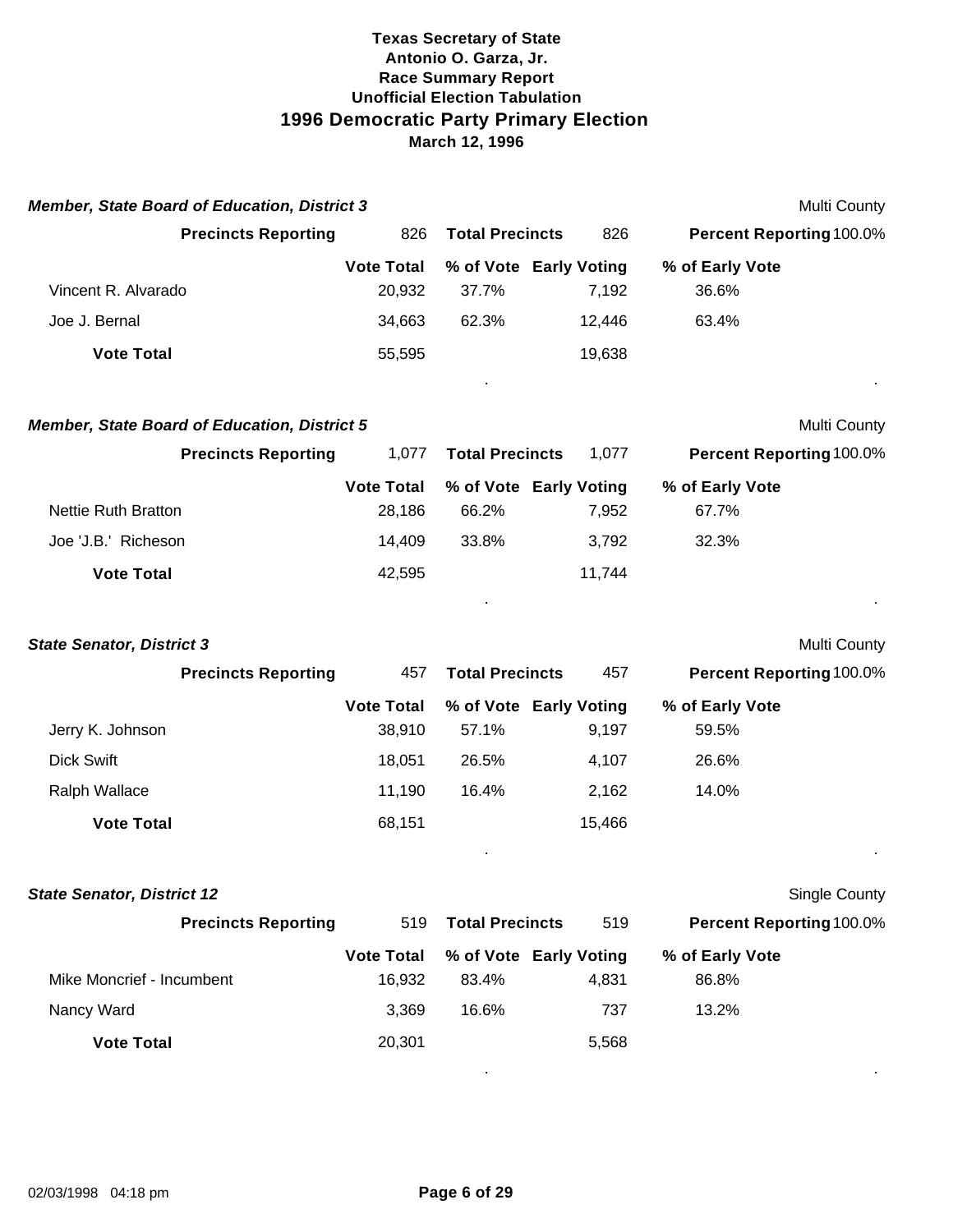| <b>State Senator, District 29</b>       |                   |                        |                        |                          | <b>Single County</b> |
|-----------------------------------------|-------------------|------------------------|------------------------|--------------------------|----------------------|
| <b>Precincts Reporting</b>              | 155               | <b>Total Precincts</b> | 155                    | Percent Reporting 100.0% |                      |
|                                         | <b>Vote Total</b> |                        | % of Vote Early Voting | % of Early Vote          |                      |
| Ray Mancera                             | 8,672             | 17.4%                  | 1,770                  | 11.4%                    |                      |
| Rene Nunez                              | 5,758             | 11.5%                  | 2,087                  | 13.4%                    |                      |
| <b>Eliot Shapleigh</b>                  | 17,723            | 35.5%                  | 6,327                  | 40.6%                    |                      |
| Marie Tarvin-Garland                    | 8,017             | 16.1%                  | 2,648                  | 17.0%                    |                      |
| <b>Hector Villa</b>                     | 9,722             | 19.5%                  | 2,750                  | 17.6%                    |                      |
| <b>Vote Total</b>                       | 49,892            |                        | 15,582                 |                          |                      |
|                                         |                   |                        |                        |                          |                      |
| <b>State Representative District 9</b>  |                   |                        |                        |                          | Multi County         |
| <b>Precincts Reporting</b>              | 75                | <b>Total Precincts</b> | 75                     | Percent Reporting 100.0% |                      |
|                                         | <b>Vote Total</b> |                        | % of Vote Early Voting | % of Early Vote          |                      |
| Doyel Chandler                          | 7,449             | 37.2%                  | 1,651                  | 35.2%                    |                      |
| Judy McDonald                           | 12,579            | 62.8%                  | 3,033                  | 64.8%                    |                      |
| <b>Vote Total</b>                       | 20,028            |                        | 4,684                  |                          |                      |
|                                         |                   |                        |                        |                          |                      |
| <b>State Representative District 17</b> |                   |                        |                        |                          | Multi County         |
| <b>Precincts Reporting</b>              | 93                | <b>Total Precincts</b> | 93                     | Percent Reporting 100.0% |                      |
|                                         | <b>Vote Total</b> |                        | % of Vote Early Voting | % of Early Vote          |                      |
| Dennis Jones                            | 6,906             | 45.2%                  | 1,862                  | 41.5%                    |                      |
| Jim McReynolds                          | 8,364             | 54.8%                  | 2,625                  | 58.5%                    |                      |
| <b>Vote Total</b>                       | 15,270            |                        | 4,487                  |                          |                      |
| <b>State Representative District 22</b> |                   |                        |                        |                          | <b>Single County</b> |
| <b>Precincts Reporting</b>              | 49                | <b>Total Precincts</b> | 49                     | Percent Reporting 100.0% |                      |
|                                         | <b>Vote Total</b> |                        | % of Vote Early Voting | % of Early Vote          |                      |
| Al Price - Incumbent                    | 6,788             | 54.2%                  | 2,204                  | 59.6%                    |                      |
| Audwin M. Samuel                        | 5,743             | 45.8%                  | 1,495                  | 40.4%                    |                      |
| <b>Vote Total</b>                       | 12,531            |                        | 3,699                  |                          |                      |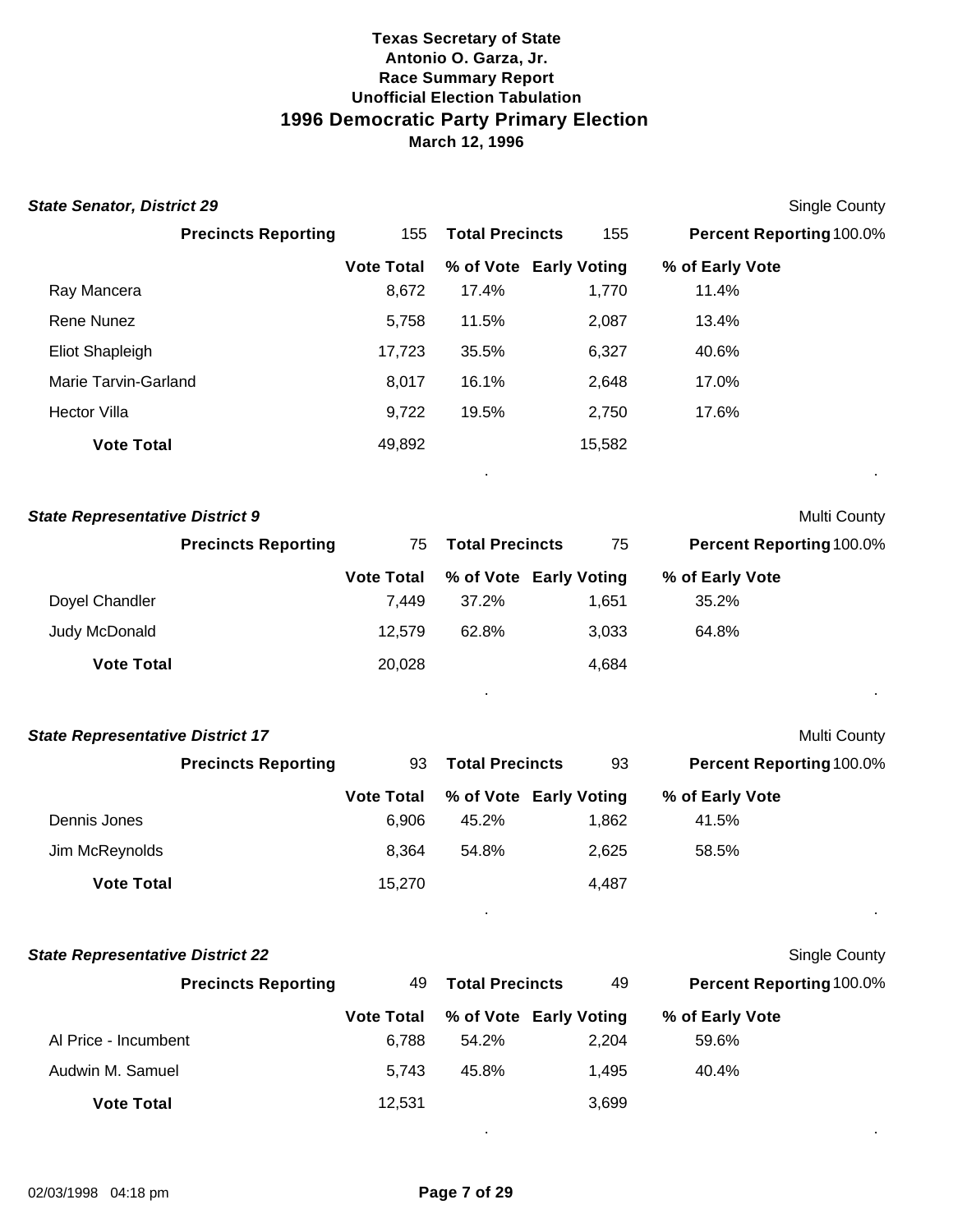| <b>State Representative District 27</b> |                            |                        |                                 |                          | <b>Single County</b>            |
|-----------------------------------------|----------------------------|------------------------|---------------------------------|--------------------------|---------------------------------|
| <b>Precincts Reporting</b>              | 46                         | <b>Total Precincts</b> | 46                              |                          | <b>Percent Reporting 100.0%</b> |
|                                         | <b>Vote Total</b>          |                        | % of Vote Early Voting          | % of Early Vote          |                                 |
| Huey McCoulskey - Incumbent             | 2,129                      | 40.2%                  | 369                             | 54.6%                    |                                 |
| Dora Olivo                              | 3,165                      | 59.8%                  | 307                             | 45.4%                    |                                 |
| <b>Vote Total</b>                       | 5,294                      |                        | 676                             |                          |                                 |
| <b>State Representative District 28</b> |                            |                        |                                 |                          | Multi County                    |
| <b>Precincts Reporting</b>              | 93                         | <b>Total Precincts</b> | 93                              |                          | Percent Reporting 100.0%        |
|                                         | <b>Vote Total</b>          |                        | % of Vote Early Voting          | % of Early Vote          |                                 |
| Robert L. (Robby) Cook                  | 8,106                      | 64.7%                  | 1,091                           | 64.6%                    |                                 |
| Kurt Johnson                            | 2,636                      | 21.1%                  | 347                             | 20.6%                    |                                 |
| Leonard (Lenny) Leffler                 | 1,780                      | 14.2%                  | 250                             | 14.8%                    |                                 |
| <b>Vote Total</b>                       | 12,522                     |                        | 1,688                           |                          |                                 |
| <b>State Representative District 34</b> |                            |                        |                                 |                          | <b>Single County</b>            |
| <b>Precincts Reporting</b>              | 62                         | <b>Total Precincts</b> | 62                              |                          | <b>Percent Reporting 100.0%</b> |
| Hugo Berlanga - Incumbent               | <b>Vote Total</b><br>9,040 | 74.8%                  | % of Vote Early Voting<br>1,990 | % of Early Vote<br>68.3% |                                 |
| <b>Trinidad Botello</b>                 | 3,042                      | 25.2%                  | 922                             | 31.7%                    |                                 |
| <b>Vote Total</b>                       | 12,082                     |                        | 2,912                           |                          |                                 |
| <b>State Representative District 35</b> |                            |                        |                                 |                          | Multi County                    |
| <b>Precincts Reporting</b>              | 85                         | <b>Total Precincts</b> | 85                              |                          | Percent Reporting 100.0%        |
|                                         | <b>Vote Total</b>          |                        | % of Vote Early Voting          | % of Early Vote          |                                 |
| Jaime E. Carrillo                       | 10,055                     | 39.5%                  | 3,791                           | 42.0%                    |                                 |
| Irma Rangel - Incumbent                 | 15,393                     | 60.5%                  | 5,234                           | 58.0%                    |                                 |

. .

**Vote Total** 25,448 9,025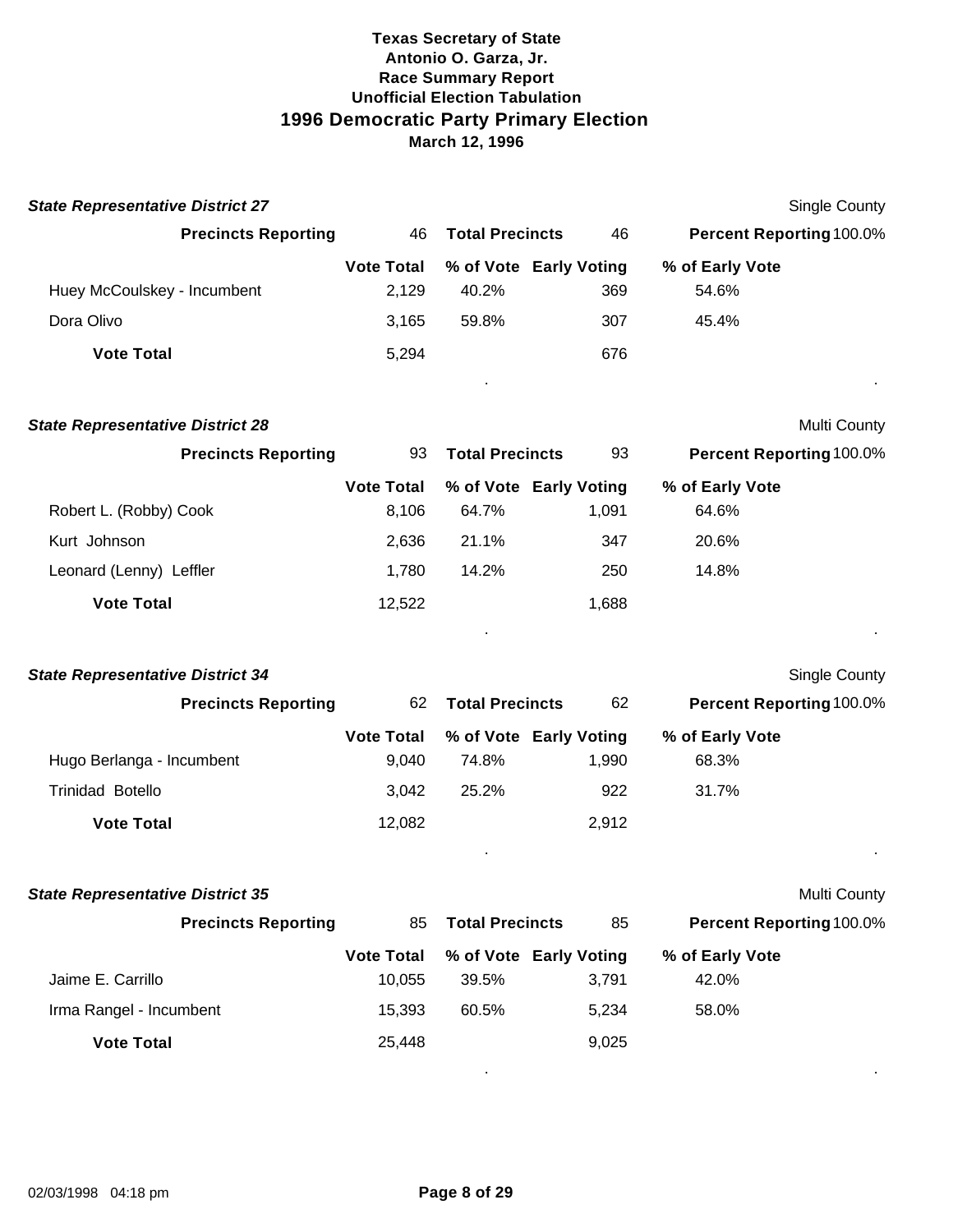| <b>State Representative District 36</b> |                            |                        |                        | Multi County                    |  |
|-----------------------------------------|----------------------------|------------------------|------------------------|---------------------------------|--|
| <b>Precincts Reporting</b>              | 33                         | <b>Total Precincts</b> | 33                     | <b>Percent Reporting 100.0%</b> |  |
|                                         | <b>Vote Total</b>          |                        | % of Vote Early Voting | % of Early Vote                 |  |
| Kino Flores                             | 5,679                      | 53.3%                  | 2,125                  | 59.6%                           |  |
| Sergio Munoz - Incumbent                | 3,271                      | 30.7%                  | 1,011                  | 28.3%                           |  |
| Frank Puente, Jr.                       | 1,695                      | 15.9%                  | 432                    | 12.1%                           |  |
| <b>Vote Total</b>                       | 10,645                     |                        | 3,568                  |                                 |  |
| <b>State Representative District 39</b> |                            |                        |                        | <b>Single County</b>            |  |
| <b>Precincts Reporting</b>              | 25                         | <b>Total Precincts</b> | 25                     | Percent Reporting 100.0%        |  |
| David Cantu                             | <b>Vote Total</b><br>3,964 | 41.8%                  | % of Vote Early Voting | % of Early Vote<br>37.6%        |  |
|                                         |                            |                        | 1,454                  |                                 |  |
| <b>Miguel Wise</b>                      | 5,511                      | 58.2%                  | 2,409                  | 62.4%                           |  |
| <b>Vote Total</b>                       | 9,475                      |                        | 3,863                  |                                 |  |
| <b>State Representative District 40</b> |                            |                        |                        | <b>Single County</b>            |  |
| <b>Precincts Reporting</b>              | 26                         | <b>Total Precincts</b> | 26                     | Percent Reporting 100.0%        |  |
|                                         | <b>Vote Total</b>          |                        | % of Vote Early Voting | % of Early Vote                 |  |
| Eddie De La Garza - Incumbent           | 5,119                      | 45.4%                  | 2,183                  | 49.1%                           |  |
| Juan 'Chuy' Hinojosa                    | 6,144                      | 54.6%                  | 2,262                  | 50.9%                           |  |
| <b>Vote Total</b>                       | 11,263                     |                        | 4,445                  |                                 |  |
| <b>State Representative District 48</b> |                            |                        |                        | Single County                   |  |
| <b>Precincts Reporting</b>              | 43                         | <b>Total Precincts</b> | 43                     | Percent Reporting 100.0%        |  |
|                                         | <b>Vote Total</b>          |                        | % of Vote Early Voting | % of Early Vote                 |  |
| Sherri Greenberg - Incumbent            | 7,247                      | 80.6%                  | 2,157                  | 79.2%                           |  |
| <b>Daniel Gustafson</b>                 | 1,740                      | 19.4%                  | 566                    | 20.8%                           |  |
| <b>Vote Total</b>                       | 8,987                      |                        | 2,723                  |                                 |  |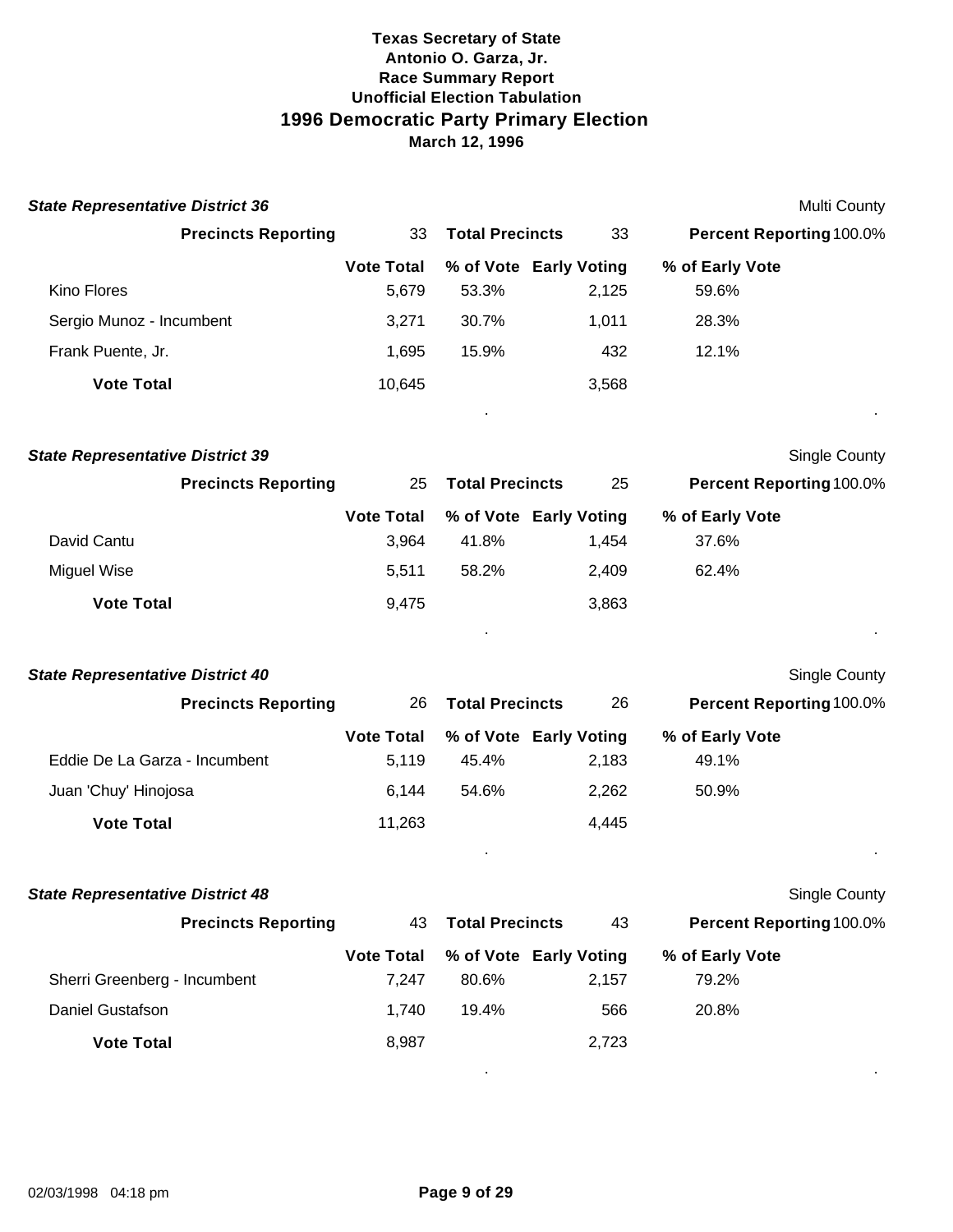| <b>State Representative District 51</b> |                   |                        |                        |                                 | Single County |
|-----------------------------------------|-------------------|------------------------|------------------------|---------------------------------|---------------|
| <b>Precincts Reporting</b>              | 36                | <b>Total Precincts</b> | 36                     | <b>Percent Reporting 100.0%</b> |               |
|                                         | <b>Vote Total</b> |                        | % of Vote Early Voting | % of Early Vote                 |               |
| Eloy De La Garza                        | 807               | 10.3%                  | 350                    | 15.6%                           |               |
| Glen Maxey - Incumbent                  | 4,446             | 56.8%                  | 1,256                  | 56.1%                           |               |
| Abel R. Ruiz                            | 2,568             | 32.8%                  | 634                    | 28.3%                           |               |
| <b>Vote Total</b>                       | 7,821             |                        | 2,240                  |                                 |               |
|                                         |                   |                        |                        |                                 |               |

| <b>State Representative District 76</b> |                   |                        |                        |                                 | Single County |
|-----------------------------------------|-------------------|------------------------|------------------------|---------------------------------|---------------|
| <b>Precincts Reporting</b>              | 28                | <b>Total Precincts</b> | 28                     | <b>Percent Reporting 100.0%</b> |               |
|                                         | <b>Vote Total</b> |                        | % of Vote Early Voting | % of Early Vote                 |               |
| Angie Barajas                           | 1,373             | 11.0%                  | 364                    | 11.0%                           |               |
| James M. Callan                         | 1,619             | 12.9%                  | 656                    | 19.9%                           |               |
| Norma Chavez                            | 4,899             | 39.1%                  | 1.104                  | 33.5%                           |               |
| Ignacio 'Nacho' Padilla                 | 4,630             | 37.0%                  | 1.174                  | 35.6%                           |               |
| <b>Vote Total</b>                       | 12,521            |                        | 3,298                  |                                 |               |

. .

| <b>State Representative District 77</b> |                   |                        |                        | <b>Single County</b>            |  |
|-----------------------------------------|-------------------|------------------------|------------------------|---------------------------------|--|
| <b>Precincts Reporting</b>              | 28                | <b>Total Precincts</b> | 28                     | <b>Percent Reporting 100.0%</b> |  |
|                                         | <b>Vote Total</b> |                        | % of Vote Early Voting | % of Early Vote                 |  |
| Gene Finke                              | 3.943             | 40.0%                  | 1.168                  | 42.2%                           |  |
| Paul C. Moreno - Incumbent              | 5.919             | 60.0%                  | 1.598                  | 57.8%                           |  |
| <b>Vote Total</b>                       | 9,862             |                        | 2,766                  |                                 |  |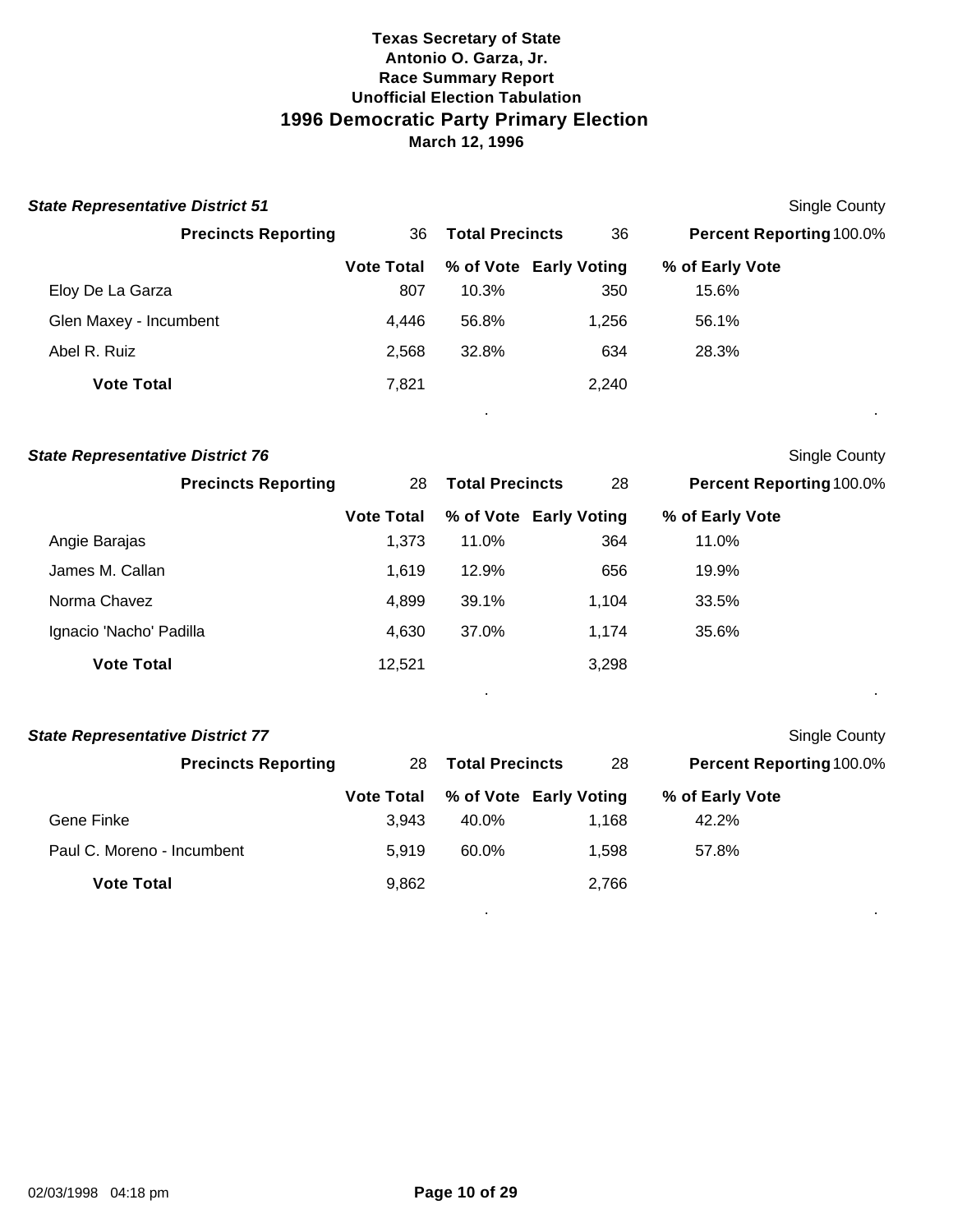| <b>State Representative District 90</b> |                   |                        |                        |                                 | <b>Single County</b> |
|-----------------------------------------|-------------------|------------------------|------------------------|---------------------------------|----------------------|
| <b>Precincts Reporting</b>              | 72                | <b>Total Precincts</b> | 72                     | <b>Percent Reporting 100.0%</b> |                      |
|                                         | <b>Vote Total</b> |                        | % of Vote Early Voting | % of Early Vote                 |                      |
| Roy LaVerne Brooks                      | 836               | 14.1%                  | 317                    | 16.7%                           |                      |
| Lon Burnam                              | 2,132             | 36.0%                  | 889                    | 46.9%                           |                      |
| Steve DeLeon                            | 156               | 2.6%                   | 25                     | 1.3%                            |                      |
| Francisco Hernandez                     | 1,847             | 31.2%                  | 492                    | 26.0%                           |                      |
| Paz 'Mike' Hernandez                    | 302               | 5.1%                   | 74                     | 3.9%                            |                      |
| Robert Ramirez                          | 63                | 1.1%                   | 14                     | 0.7%                            |                      |
| Louis J. Zapata                         | 584               | 9.9%                   | 84                     | 4.4%                            |                      |
| <b>Vote Total</b>                       | 5,920             |                        | 1,895                  |                                 |                      |
|                                         |                   |                        |                        |                                 |                      |

# **State Representative District 100** Single County

| <b>Precincts Reporting</b>       | 78                | <b>Total Precincts</b> | 78                     | <b>Percent Reporting 100.0%</b> |
|----------------------------------|-------------------|------------------------|------------------------|---------------------------------|
|                                  | <b>Vote Total</b> |                        | % of Vote Early Voting | % of Early Vote                 |
| Kenneth R. Green                 | 1.295             | 26.8%                  | 425                    | 23.9%                           |
| Terri Hodge                      | 2.633             | 54.6%                  | 1,089                  | 61.2%                           |
| Samuel W. Hudson III - Incumbent | 897               | 18.6%                  | 265                    | 14.9%                           |
| <b>Vote Total</b>                | 4,825             |                        | 1,779                  |                                 |

| <b>State Representative District 104</b> |                   |                        |                        | <b>Single County</b>     |  |
|------------------------------------------|-------------------|------------------------|------------------------|--------------------------|--|
| <b>Precincts Reporting</b>               | 64                | <b>Total Precincts</b> | 64                     | Percent Reporting 100.0% |  |
|                                          | <b>Vote Total</b> |                        | % of Vote Early Voting | % of Early Vote          |  |
| Roberto R. Alonzo - Incumbent            | 1,300             | 32.9%                  | 432                    | 26.8%                    |  |
| Domingo Garcia                           | 1,886             | 47.7%                  | 652                    | 40.4%                    |  |
| Luis Sepulveda                           | 771               | 19.5%                  | 530                    | 32.8%                    |  |
| <b>Vote Total</b>                        | 3,957             |                        | 1,614                  |                          |  |
|                                          |                   |                        |                        |                          |  |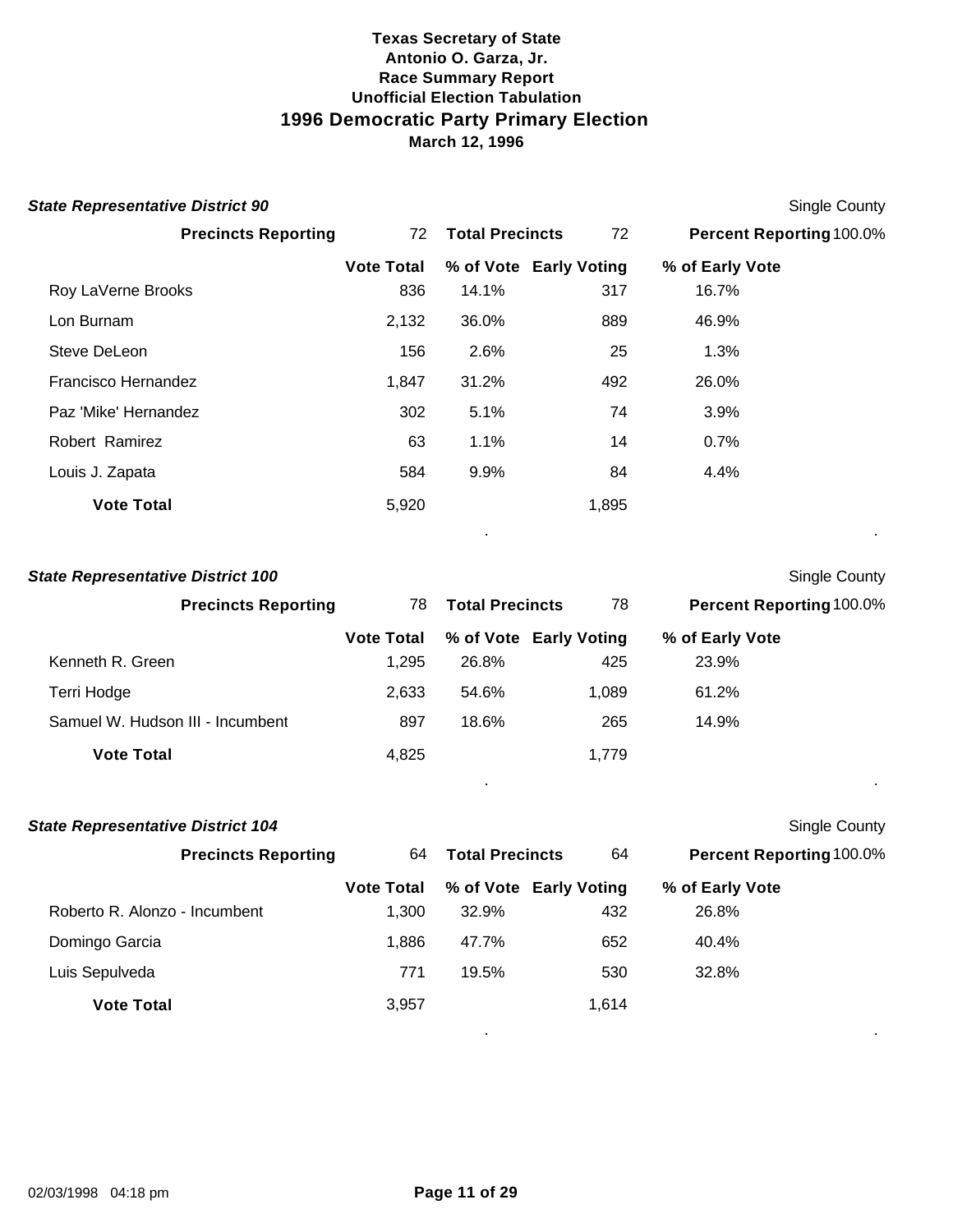| <b>State Representative District 119</b> |                   |                        |                        | Single County                   |                |
|------------------------------------------|-------------------|------------------------|------------------------|---------------------------------|----------------|
| <b>Precincts Reporting</b>               | 51                | <b>Total Precincts</b> | 51                     | <b>Percent Reporting 100.0%</b> |                |
|                                          | <b>Vote Total</b> |                        | % of Vote Early Voting | % of Early Vote                 |                |
| Yolanda Gonzales                         | 1,630             | 35.2%                  | 558                    | 35.7%                           |                |
| Robert Puente - Incumbent                | 2.997             | 64.8%                  | 1.006                  | 64.3%                           |                |
| <b>Vote Total</b>                        | 4,627             |                        | 1.564                  |                                 |                |
|                                          |                   |                        |                        |                                 | $\blacksquare$ |

| <b>State Representative District 125</b> |                            |                   |                        |                        | <b>Single County</b>            |  |
|------------------------------------------|----------------------------|-------------------|------------------------|------------------------|---------------------------------|--|
|                                          | <b>Precincts Reporting</b> | 45                | <b>Total Precincts</b> | 45                     | <b>Percent Reporting 100.0%</b> |  |
|                                          |                            | <b>Vote Total</b> |                        | % of Vote Early Voting | % of Early Vote                 |  |
| Arthur 'Art' Reyna                       |                            | 1,561             | 41.2%                  | 479                    | 35.6%                           |  |
| Ray Vale, Jr.                            |                            | 1,516             | 40.1%                  | 582                    | 43.2%                           |  |
| Jesse Zuniga, Jr.                        |                            | 708               | 18.7%                  | 285                    | 21.2%                           |  |
| <b>Vote Total</b>                        |                            | 3,785             |                        | 1,346                  |                                 |  |
|                                          |                            |                   |                        |                        |                                 |  |

| <b>State Representative District 138</b> |                   |                        |                        | <b>Single County</b>            |  |
|------------------------------------------|-------------------|------------------------|------------------------|---------------------------------|--|
| <b>Precincts Reporting</b>               | 65                | <b>Total Precincts</b> | 65                     | <b>Percent Reporting 100.0%</b> |  |
|                                          | <b>Vote Total</b> |                        | % of Vote Early Voting | % of Early Vote                 |  |
| David A. Jones                           | 1.278             | 30.1%                  | 112                    | 16.2%                           |  |
| Ken Yarbrough - Incumbent                | 2.965             | 69.9%                  | 581                    | 83.8%                           |  |
| <b>Vote Total</b>                        | 4,243             |                        | 693                    |                                 |  |
|                                          |                   |                        |                        |                                 |  |

| <b>State Representative District 140</b> |                   |                        |                        | Single County                   |  |
|------------------------------------------|-------------------|------------------------|------------------------|---------------------------------|--|
| <b>Precincts Reporting</b>               | 64                | <b>Total Precincts</b> | 64                     | <b>Percent Reporting 100.0%</b> |  |
|                                          | <b>Vote Total</b> |                        | % of Vote Early Voting | % of Early Vote                 |  |
| Kevin Bailey - Incumbent                 | 2.043             | 65.5%                  | 407                    | 84.6%                           |  |
| <b>Baltazar Garcia</b>                   | 1,078             | 34.5%                  | 74                     | 15.4%                           |  |
| <b>Vote Total</b>                        | 3.121             |                        | 481                    |                                 |  |
|                                          |                   |                        |                        |                                 |  |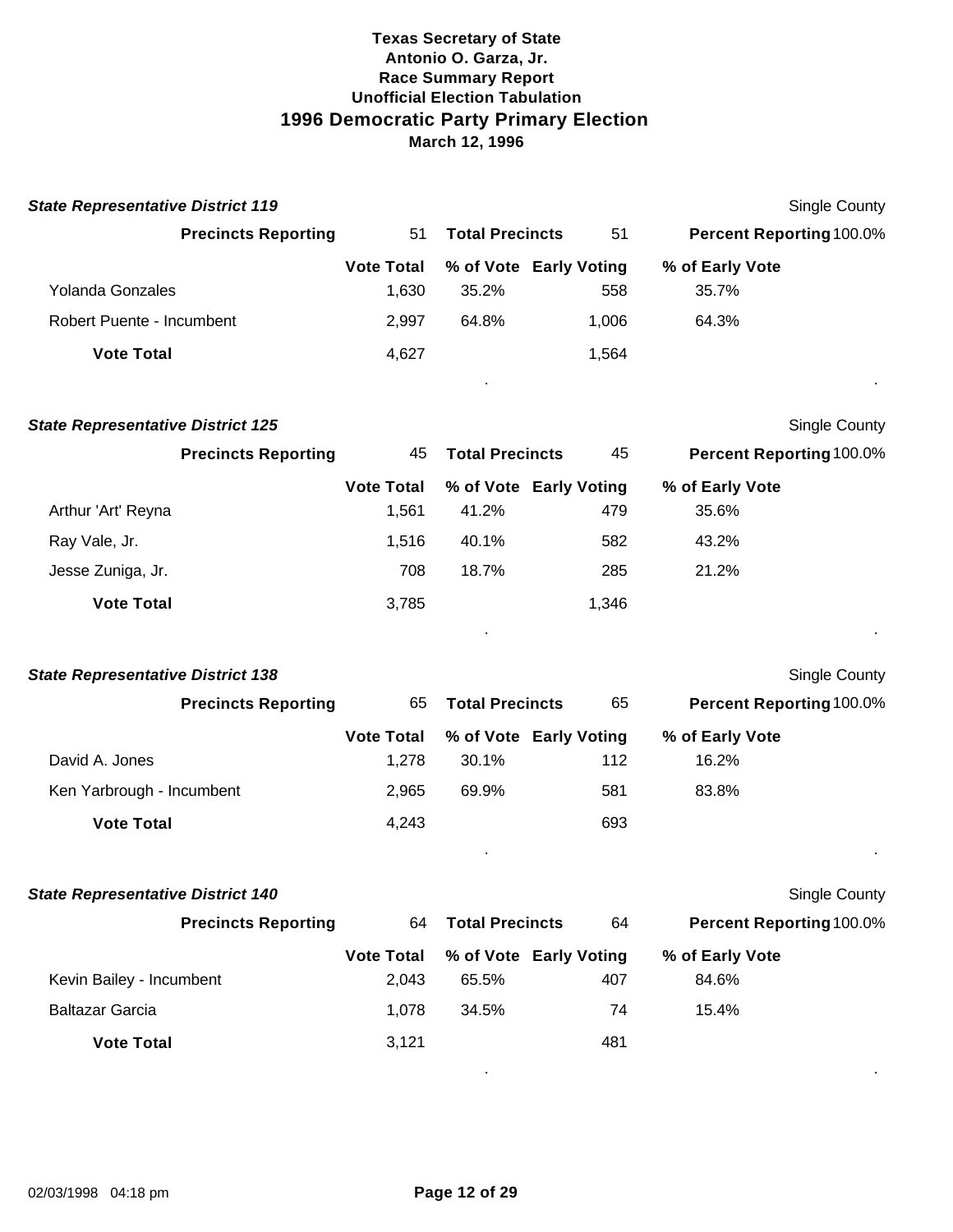| <b>State Representative District 142</b> |                              |       |                        | Single County                   |  |
|------------------------------------------|------------------------------|-------|------------------------|---------------------------------|--|
| <b>Precincts Reporting</b>               | <b>Total Precincts</b><br>81 |       | -81                    | <b>Percent Reporting 100.0%</b> |  |
|                                          | <b>Vote Total</b>            |       | % of Vote Early Voting | % of Early Vote                 |  |
| Harold V. Dutton, Jr. - Incumbent        | 3.394                        | 78.9% | 320                    | 80.6%                           |  |
| <b>Harold Wilcox</b>                     | 910                          | 21.1% | 77                     | 19.4%                           |  |
| <b>Vote Total</b>                        | 4.304                        |       | 397                    |                                 |  |
|                                          |                              |       |                        |                                 |  |

| <b>State Representative District 145</b> |                   |                        |                        |                                 | <b>Single County</b> |
|------------------------------------------|-------------------|------------------------|------------------------|---------------------------------|----------------------|
| <b>Precincts Reporting</b>               | 42                | <b>Total Precincts</b> |                        | <b>Percent Reporting 100.0%</b> |                      |
|                                          | <b>Vote Total</b> |                        | % of Vote Early Voting | % of Early Vote                 |                      |
| Diana Davila - Incumbent                 | 2.960             | 100.0%                 | 277                    | 100.0%                          |                      |
| Mark (M.T.) Sandoval                     | 0                 | $0.0\%$                | 0                      | $0.0\%$                         |                      |
| <b>Vote Total</b>                        | 2,960             |                        | 277                    |                                 |                      |

| <b>State Representative District 147</b> |                              |         |                        | Single County                   |
|------------------------------------------|------------------------------|---------|------------------------|---------------------------------|
| <b>Precincts Reporting</b>               | <b>Total Precincts</b><br>59 |         | 59                     | <b>Percent Reporting 100.0%</b> |
|                                          | <b>Vote Total</b>            |         | % of Vote Early Voting | % of Early Vote                 |
| Garnet F. Coleman - Incumbent            | 4.687                        | 90.9%   | 328                    | 92.4%                           |
| Alvin Roy                                | 471                          | $9.1\%$ | 27                     | 7.6%                            |
| <b>Vote Total</b>                        | 5.158                        |         | 355                    |                                 |
|                                          |                              |         |                        |                                 |

| <b>State Representative District 148</b> |                   |                        |                        | <b>Single County</b>            |  |
|------------------------------------------|-------------------|------------------------|------------------------|---------------------------------|--|
| <b>Precincts Reporting</b>               | 61                | <b>Total Precincts</b> |                        | <b>Percent Reporting 100.0%</b> |  |
|                                          | <b>Vote Total</b> |                        | % of Vote Early Voting | % of Early Vote                 |  |
| Jessica Farrar - Incumbent               | 2.811             | 57.3%                  | 286                    | 61.5%                           |  |
| Yolanda Navarro Flores                   | 2.097             | 42.7%                  | 179                    | 38.5%                           |  |
| <b>Vote Total</b>                        | 4.908             |                        | 465                    |                                 |  |
|                                          |                   |                        |                        |                                 |  |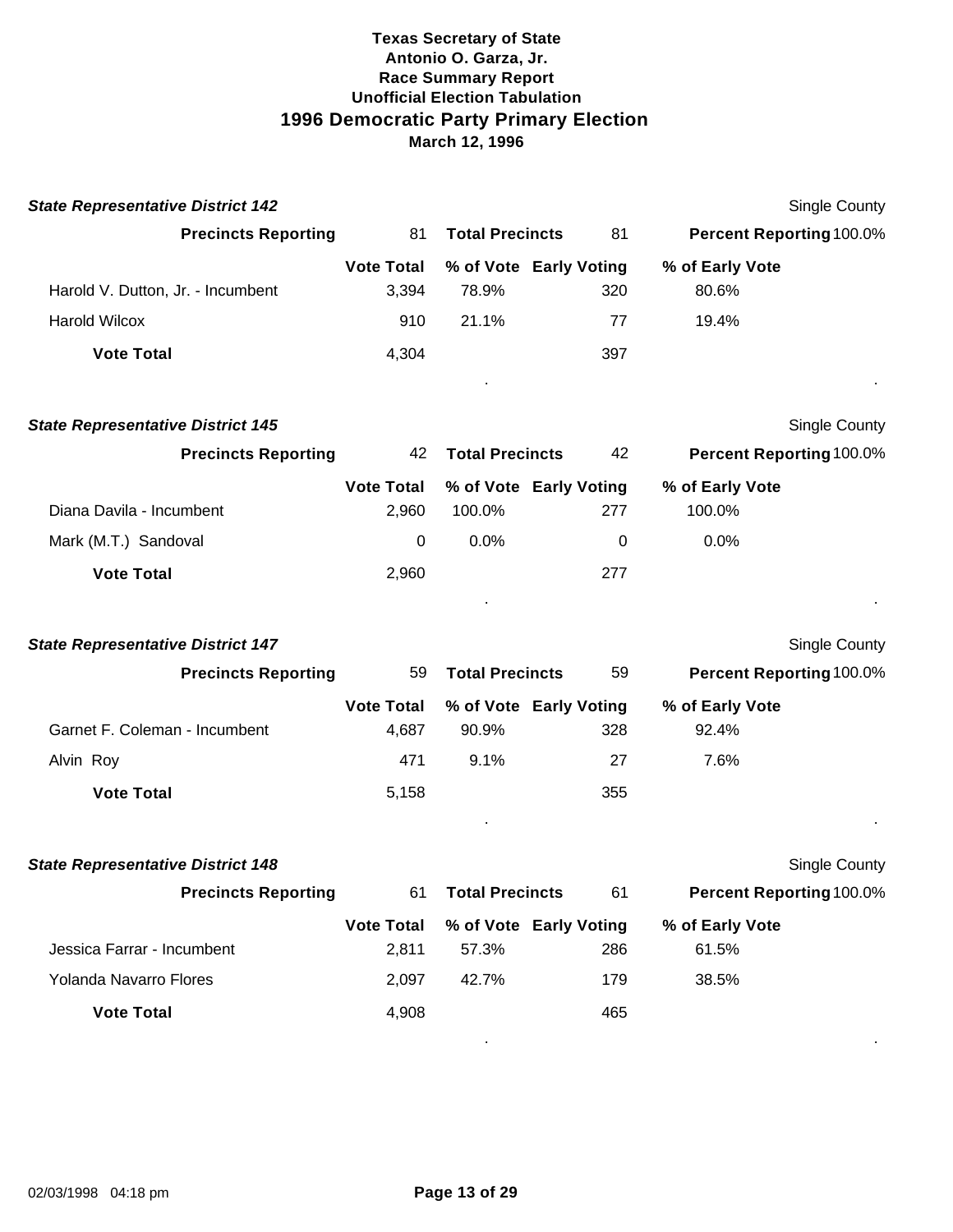| <b>President, Senatorial District 1</b> |                   |                        |                        |                                 | <b>Multi County</b> |
|-----------------------------------------|-------------------|------------------------|------------------------|---------------------------------|---------------------|
| <b>Precincts Reporting</b>              | 357               | <b>Total Precincts</b> | 357                    | <b>Percent Reporting 100.0%</b> |                     |
|                                         | <b>Vote Total</b> |                        | % of Vote Early Voting | % of Early Vote                 | <b>Delegates</b>    |
| Sal Casamassima                         | 543               | 0.9%                   | 117                    | 0.8%                            |                     |
| <b>Bill Clinton</b>                     | 51,649            | 82.8%                  | 13,021                 | 85.7%                           |                     |
| Ted L. Gunderson                        | 1,565             | 2.5%                   | 323                    | 2.1%                            |                     |
| <b>Heather Harder</b>                   | 1,967             | 3.2%                   | 421                    | 2.8%                            |                     |
| Fred Hudson                             | 3,542             | 5.7%                   | 698                    | 4.6%                            |                     |
| Lyndon H. LaRouche, Jr.                 | 2,204             | 3.5%                   | 457                    | 3.0%                            |                     |
| Elvena E. Lloyd-Duffie                  | 873               | 1.4%                   | 163                    | $1.1\%$                         |                     |
| <b>Vote Total</b>                       | 62,343            |                        | 15,200                 |                                 |                     |

. .

. .

#### **President, Senatorial District 2** Multi County

| <b>Precincts Reporting</b> | 368               | <b>Total Precincts</b> | 368                    | <b>Percent Reporting 100.0%</b> |                  |
|----------------------------|-------------------|------------------------|------------------------|---------------------------------|------------------|
|                            | <b>Vote Total</b> |                        | % of Vote Early Voting | % of Early Vote                 | <b>Delegates</b> |
| Sal Casamassima            | 187               | 0.7%                   | 19                     | 0.4%                            |                  |
| <b>Bill Clinton</b>        | 23,036            | 87.3%                  | 4,142                  | 86.8%                           |                  |
| Ted L. Gunderson           | 521               | 2.0%                   | 80                     | 1.7%                            |                  |
| <b>Heather Harder</b>      | 720               | 2.7%                   | 143                    | 3.0%                            |                  |
| Fred Hudson                | 853               | 3.2%                   | 148                    | 3.1%                            |                  |
| Lyndon H. LaRouche, Jr.    | 807               | 3.1%                   | 199                    | 4.2%                            |                  |
| Elvena E. Lloyd-Duffie     | 256               | 1.0%                   | 39                     | 0.8%                            |                  |
| <b>Vote Total</b>          | 26,380            |                        | 4,770                  |                                 |                  |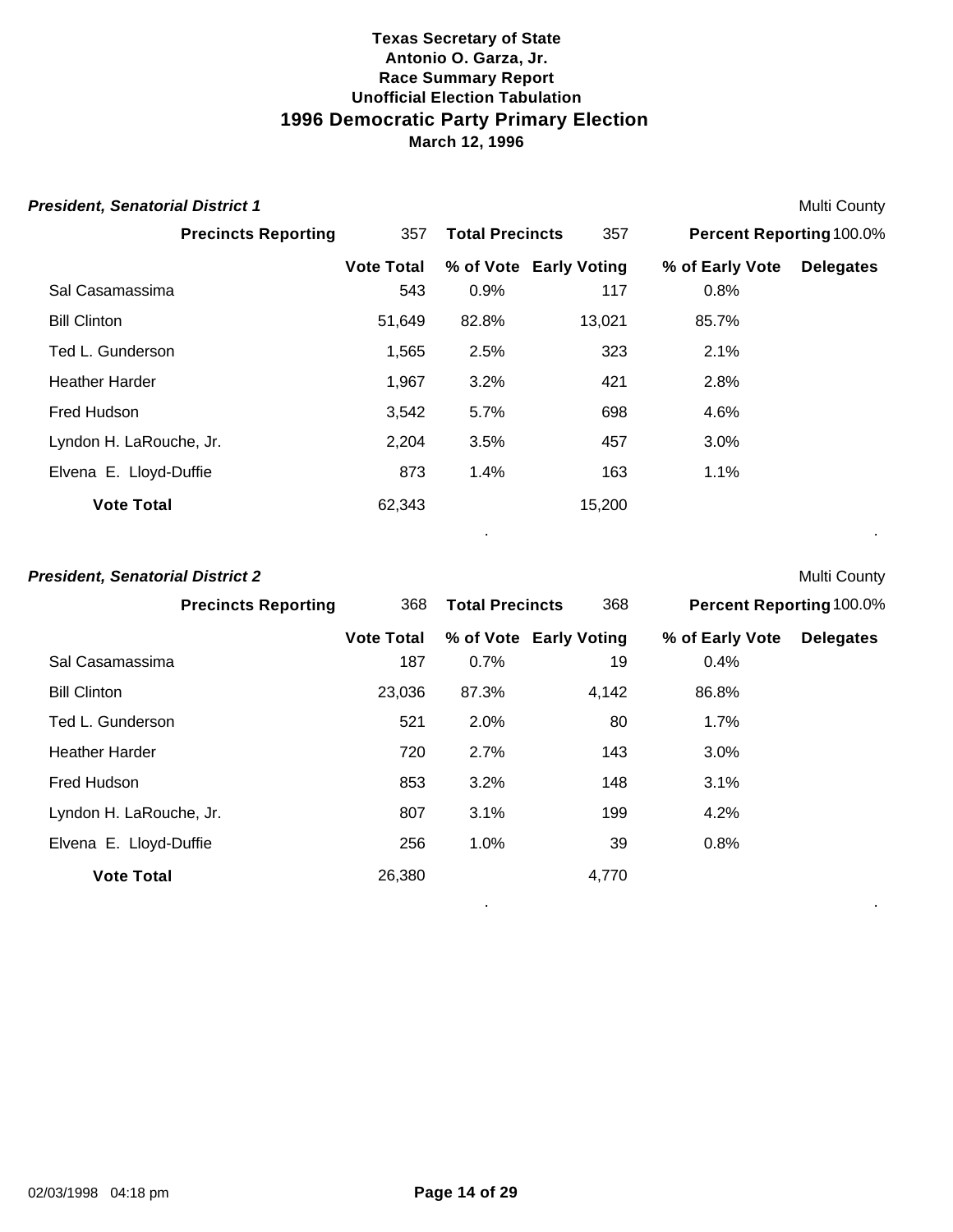| <b>President, Senatorial District 3</b> |                               |       |                        |                          | <b>Multi County</b> |  |
|-----------------------------------------|-------------------------------|-------|------------------------|--------------------------|---------------------|--|
| <b>Precincts Reporting</b>              | <b>Total Precincts</b><br>354 |       | 354                    | Percent Reporting 100.0% |                     |  |
|                                         | <b>Vote Total</b>             |       | % of Vote Early Voting | % of Early Vote          | <b>Delegates</b>    |  |
| Sal Casamassima                         | 580                           | 0.8%  | 116                    | 0.7%                     |                     |  |
| <b>Bill Clinton</b>                     | 51,844                        | 76.0% | 12,522                 | 79.5%                    |                     |  |
| Ted L. Gunderson                        | 1,614                         | 2.4%  | 324                    | 2.1%                     |                     |  |
| <b>Heather Harder</b>                   | 2,686                         | 3.9%  | 586                    | 3.7%                     |                     |  |
| Fred Hudson                             | 7,694                         | 11.3% | 1,339                  | 8.5%                     |                     |  |
| Lyndon H. LaRouche, Jr.                 | 3,016                         | 4.4%  | 693                    | 4.4%                     |                     |  |
| Elvena E. Lloyd-Duffie                  | 818                           | 1.2%  | 177                    | $1.1\%$                  |                     |  |
| <b>Vote Total</b>                       | 68,252                        |       | 15,757                 |                          |                     |  |
|                                         |                               |       |                        |                          |                     |  |

#### **President, Senatorial District 4** Multi County

| <b>Precincts Reporting</b> | 225               | <b>Total Precincts</b> | 225                    | <b>Percent Reporting 100.0%</b> |                  |
|----------------------------|-------------------|------------------------|------------------------|---------------------------------|------------------|
|                            | <b>Vote Total</b> |                        | % of Vote Early Voting | % of Early Vote                 | <b>Delegates</b> |
| Sal Casamassima            | 305               | 0.7%                   | 84                     | 0.7%                            |                  |
| <b>Bill Clinton</b>        | 37,386            | 84.1%                  | 10,926                 | 85.7%                           |                  |
| Ted L. Gunderson           | 543               | 1.2%                   | 167                    | 1.3%                            |                  |
| <b>Heather Harder</b>      | 1,755             | 3.9%                   | 439                    | 3.4%                            |                  |
| Fred Hudson                | 1,969             | 4.4%                   | 447                    | 3.5%                            |                  |
| Lyndon H. LaRouche, Jr.    | 2,133             | 4.8%                   | 589                    | 4.6%                            |                  |
| Elvena E. Lloyd-Duffie     | 383               | 0.9%                   | 90                     | 0.7%                            |                  |
| <b>Vote Total</b>          | 44,474            |                        | 12,742                 |                                 |                  |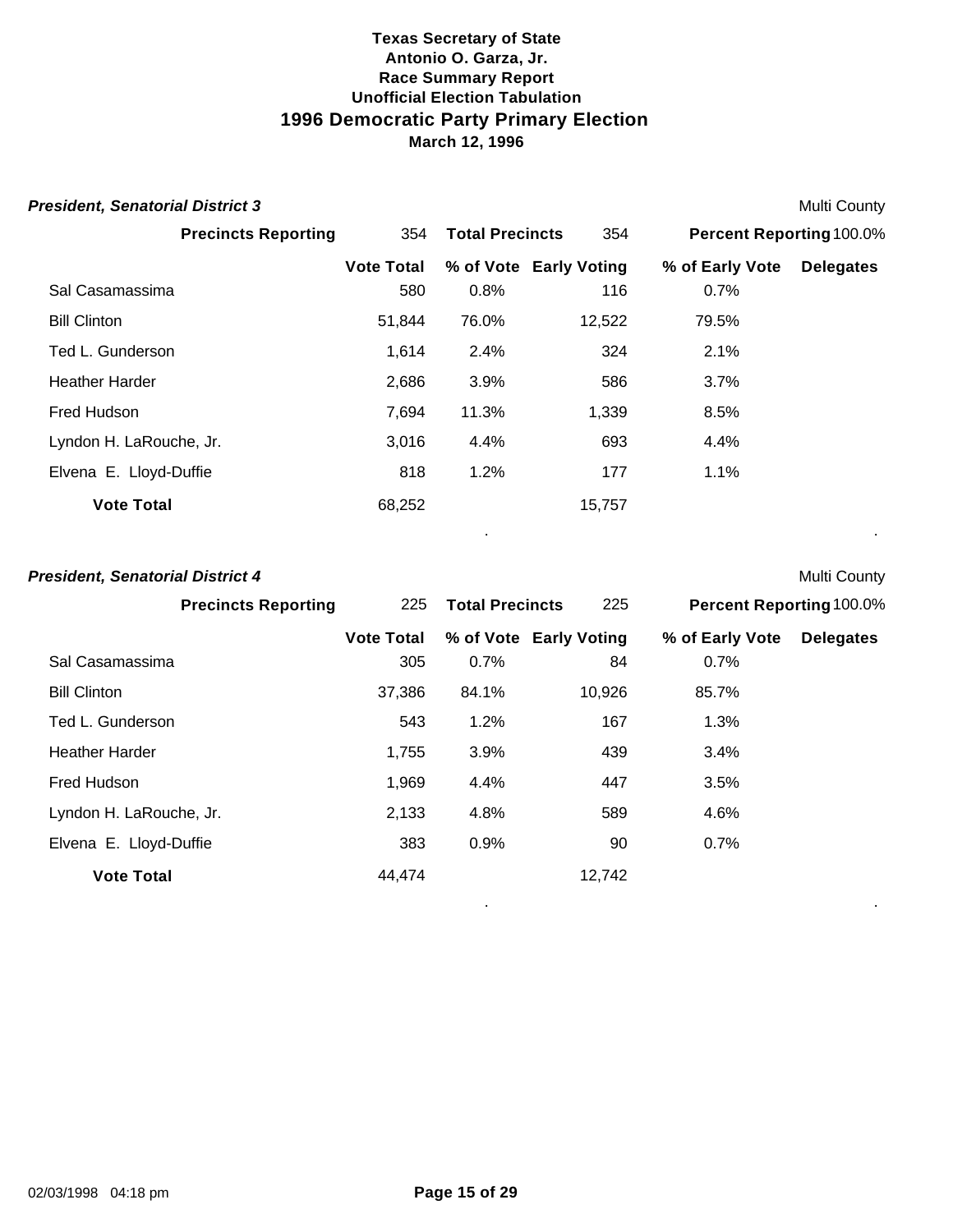| <b>President, Senatorial District 5</b> |                   |                        |                        |                                 | <b>Multi County</b> |
|-----------------------------------------|-------------------|------------------------|------------------------|---------------------------------|---------------------|
| <b>Precincts Reporting</b>              | 419               | <b>Total Precincts</b> | 419                    | <b>Percent Reporting 100.0%</b> |                     |
|                                         | <b>Vote Total</b> |                        | % of Vote Early Voting | % of Early Vote                 | <b>Delegates</b>    |
| Sal Casamassima                         | 543               | 1.1%                   | 116                    | 1.2%                            |                     |
| <b>Bill Clinton</b>                     | 39,991            | 82.5%                  | 8,398                  | 83.3%                           |                     |
| Ted L. Gunderson                        | 1,118             | 2.3%                   | 218                    | 2.2%                            |                     |
| <b>Heather Harder</b>                   | 1,894             | 3.9%                   | 367                    | 3.6%                            |                     |
| Fred Hudson                             | 2,393             | 4.9%                   | 480                    | 4.8%                            |                     |
| Lyndon H. LaRouche, Jr.                 | 2,089             | 4.3%                   | 426                    | 4.2%                            |                     |
| Elvena E. Lloyd-Duffie                  | 427               | 0.9%                   | 81                     | 0.8%                            |                     |
| <b>Vote Total</b>                       | 48,455            |                        | 10,086                 |                                 |                     |
|                                         |                   |                        |                        |                                 |                     |

# **President, Senatorial District 6** Single County

| <b>Precincts Reporting</b> | 283               | <b>Total Precincts</b> | 283                    | <b>Percent Reporting 100.0%</b> |                  |
|----------------------------|-------------------|------------------------|------------------------|---------------------------------|------------------|
|                            | <b>Vote Total</b> |                        | % of Vote Early Voting | % of Early Vote                 | <b>Delegates</b> |
| Sal Casamassima            | 265               | 1.5%                   | 19                     | 0.9%                            |                  |
| <b>Bill Clinton</b>        | 16,210            | 91.6%                  | 1,896                  | 92.8%                           |                  |
| Ted L. Gunderson           | 105               | 0.6%                   | 13                     | 0.6%                            |                  |
| <b>Heather Harder</b>      | 203               | 1.1%                   | 18                     | 0.9%                            |                  |
| Fred Hudson                | 333               | 1.9%                   | 46                     | 2.3%                            |                  |
| Lyndon H. LaRouche, Jr.    | 354               | 2.0%                   | 34                     | 1.7%                            |                  |
| Elvena E. Lloyd-Duffie     | 218               | 1.2%                   | 18                     | 0.9%                            |                  |
| <b>Vote Total</b>          | 17,688            |                        | 2,044                  |                                 |                  |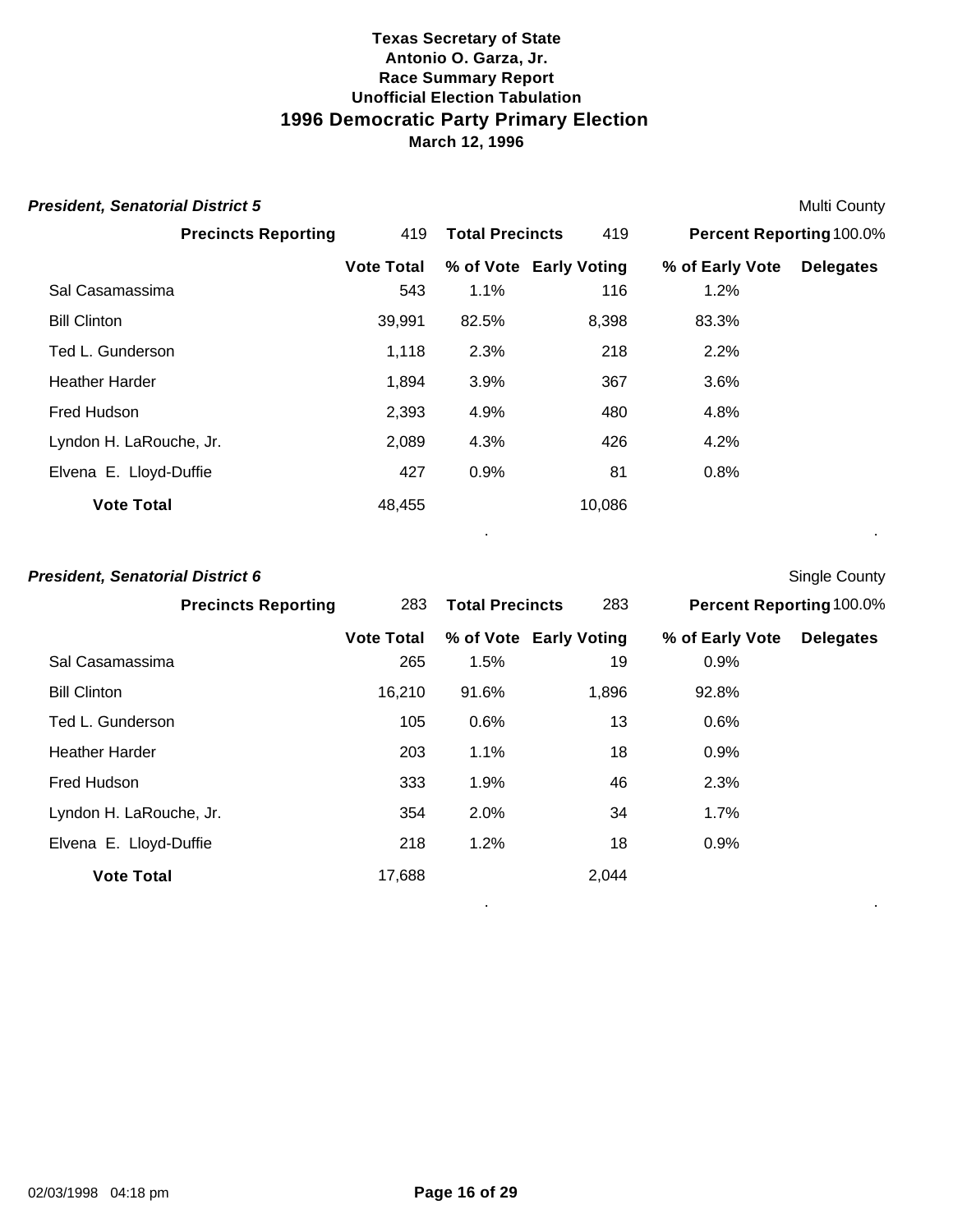| <b>President, Senatorial District 7</b> |                   |                        |                        |                          | <b>Single County</b> |
|-----------------------------------------|-------------------|------------------------|------------------------|--------------------------|----------------------|
| <b>Precincts Reporting</b>              | 168               | <b>Total Precincts</b> | 168                    | Percent Reporting 100.0% |                      |
|                                         | <b>Vote Total</b> |                        | % of Vote Early Voting | % of Early Vote          | <b>Delegates</b>     |
| Sal Casamassima                         | 51                | 0.9%                   | 6                      | 1.0%                     |                      |
| <b>Bill Clinton</b>                     | 5,518             | 95.0%                  | 549                    | 94.3%                    |                      |
| Ted L. Gunderson                        | 25                | 0.4%                   | 1                      | 0.2%                     |                      |
| <b>Heather Harder</b>                   | 67                | 1.2%                   | 9                      | 1.5%                     |                      |
| Fred Hudson                             | 54                | 0.9%                   | 4                      | 0.7%                     |                      |
| Lyndon H. LaRouche, Jr.                 | 72                | 1.2%                   | 10                     | 1.7%                     |                      |
| Elvena E. Lloyd-Duffie                  | 22                | 0.4%                   | 3                      | 0.5%                     |                      |
| <b>Vote Total</b>                       | 5,809             |                        | 582                    |                          |                      |
|                                         |                   |                        |                        |                          |                      |

#### **President, Senatorial District 8** Multi County

| <b>Precincts Reporting</b> |                   | 282 Total Precincts | 282                    |                 | <b>Percent Reporting 100.0%</b> |  |
|----------------------------|-------------------|---------------------|------------------------|-----------------|---------------------------------|--|
|                            | <b>Vote Total</b> |                     | % of Vote Early Voting | % of Early Vote | <b>Delegates</b>                |  |
| Sal Casamassima            | 29                | 0.4%                | 2                      | 0.2%            |                                 |  |
| <b>Bill Clinton</b>        | 7,386             | 95.6%               | 754                    | 94.1%           |                                 |  |
| Ted L. Gunderson           | 54                | 0.7%                | 11                     | 1.4%            |                                 |  |
| <b>Heather Harder</b>      | 99                | 1.3%                | 13                     | 1.6%            |                                 |  |
| Fred Hudson                | 74                | 1.0%                | 6                      | 0.7%            |                                 |  |
| Lyndon H. LaRouche, Jr.    | 65                | 0.8%                | 12                     | 1.5%            |                                 |  |
| Elvena E. Lloyd-Duffie     | 21                | 0.3%                | 3                      | 0.4%            |                                 |  |
| <b>Vote Total</b>          | 7,728             |                     | 801                    |                 |                                 |  |

. .

02/03/1998 04:18 pm **Page 17 of 29**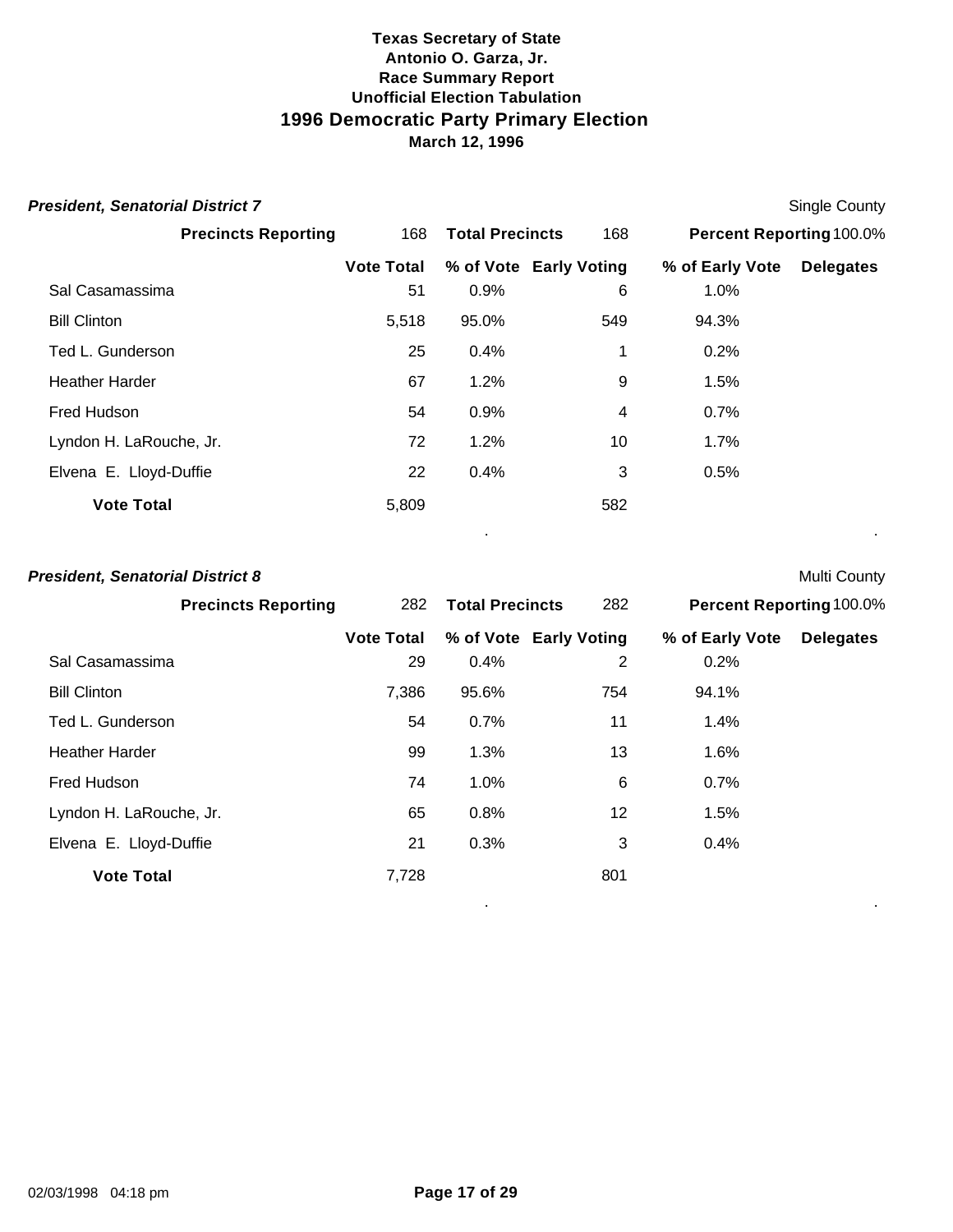| <b>President, Senatorial District 9</b> |                   |                        |                        |                          | <b>Multi County</b> |
|-----------------------------------------|-------------------|------------------------|------------------------|--------------------------|---------------------|
| <b>Precincts Reporting</b>              | 275               | <b>Total Precincts</b> | 275                    | Percent Reporting 100.0% |                     |
|                                         | <b>Vote Total</b> |                        | % of Vote Early Voting | % of Early Vote          | <b>Delegates</b>    |
| Sal Casamassima                         | 39                | 0.6%                   | 3                      | 0.4%                     |                     |
| <b>Bill Clinton</b>                     | 5,715             | 94.8%                  | 710                    | 95.6%                    |                     |
| Ted L. Gunderson                        | 37                | 0.6%                   | 6                      | 0.8%                     |                     |
| <b>Heather Harder</b>                   | 76                | 1.3%                   | $\,6$                  | 0.8%                     |                     |
| Fred Hudson                             | 62                | 1.0%                   | $\overline{2}$         | 0.3%                     |                     |
| Lyndon H. LaRouche, Jr.                 | 71                | 1.2%                   | 12                     | 1.6%                     |                     |
| Elvena E. Lloyd-Duffie                  | 31                | 0.5%                   | 4                      | 0.5%                     |                     |
| <b>Vote Total</b>                       | 6,031             |                        | 743                    |                          |                     |
|                                         |                   |                        |                        |                          |                     |

### **President, Senatorial District 10** Multi County

| <b>Precincts Reporting</b> |                   | 212 Total Precincts | 212                    |                 | <b>Percent Reporting 100.0%</b> |  |
|----------------------------|-------------------|---------------------|------------------------|-----------------|---------------------------------|--|
|                            | <b>Vote Total</b> |                     | % of Vote Early Voting | % of Early Vote | <b>Delegates</b>                |  |
| Sal Casamassima            | 51                | 0.6%                | 2                      | 0.1%            |                                 |  |
| <b>Bill Clinton</b>        | 7,901             | 94.6%               | 1,538                  | 96.7%           |                                 |  |
| Ted L. Gunderson           | 50                | 0.6%                | 8                      | 0.5%            |                                 |  |
| <b>Heather Harder</b>      | 119               | 1.4%                | 13                     | 0.8%            |                                 |  |
| Fred Hudson                | 89                | 1.1%                | 9                      | 0.6%            |                                 |  |
| Lyndon H. LaRouche, Jr.    | 102               | 1.2%                | 15                     | 0.9%            |                                 |  |
| Elvena E. Lloyd-Duffie     | 39                | 0.5%                | 5                      | 0.3%            |                                 |  |
| <b>Vote Total</b>          | 8,351             |                     | 1,590                  |                 |                                 |  |

. .

02/03/1998 04:18 pm **Page 18 of 29**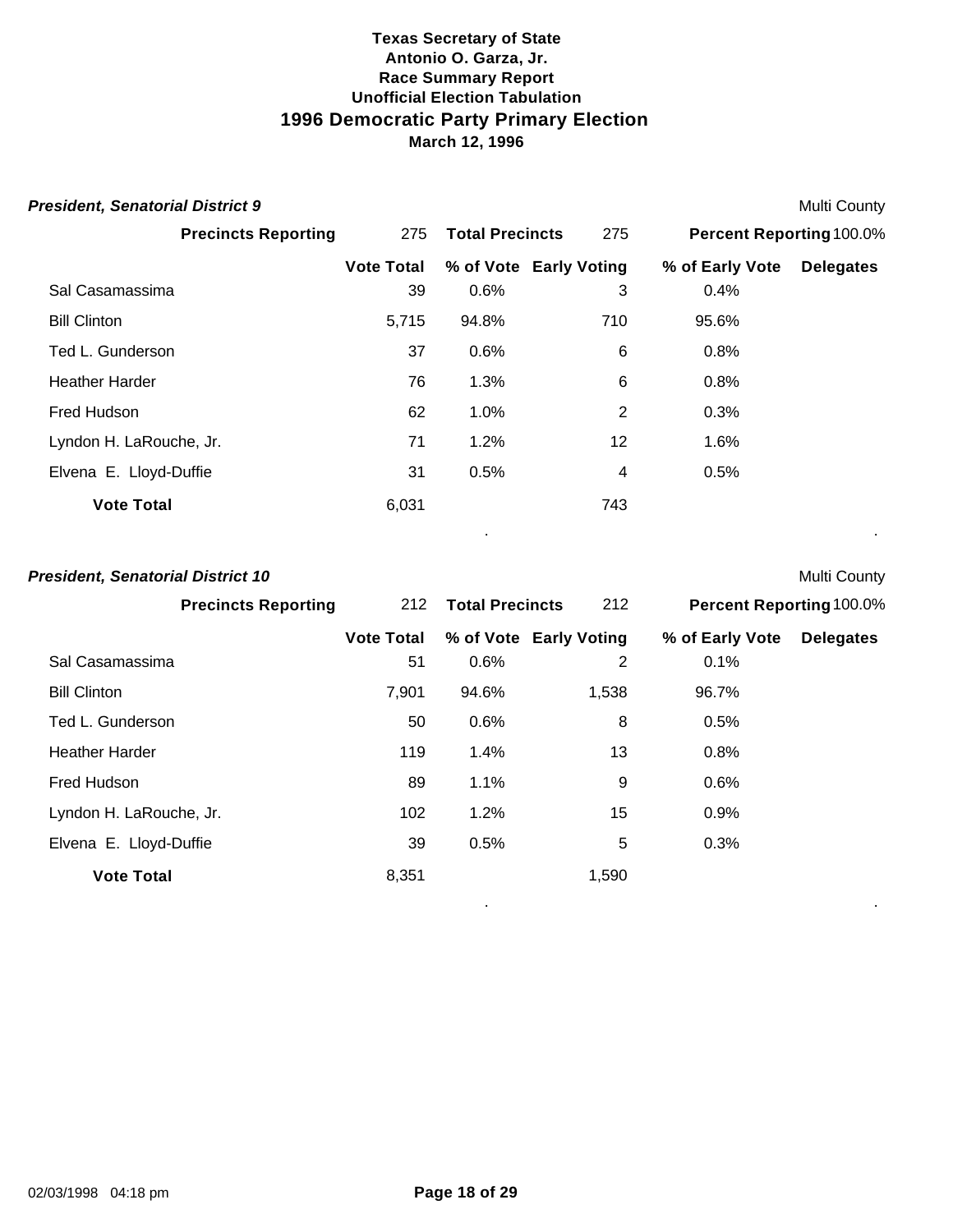| <b>President, Senatorial District 11</b> |                   |                        |                        |                          | <b>Multi County</b> |
|------------------------------------------|-------------------|------------------------|------------------------|--------------------------|---------------------|
| <b>Precincts Reporting</b>               | 204               | <b>Total Precincts</b> | 204                    | Percent Reporting 100.0% |                     |
|                                          | <b>Vote Total</b> |                        | % of Vote Early Voting | % of Early Vote          | <b>Delegates</b>    |
| Sal Casamassima                          | 209               | 1.0%                   | 45                     | 1.1%                     |                     |
| <b>Bill Clinton</b>                      | 19,353            | 91.7%                  | 3,959                  | 92.9%                    |                     |
| Ted L. Gunderson                         | 216               | 1.0%                   | 46                     | 1.1%                     |                     |
| <b>Heather Harder</b>                    | 391               | 1.9%                   | 72                     | $1.7\%$                  |                     |
| Fred Hudson                              | 336               | 1.6%                   | 34                     | 0.8%                     |                     |
| Lyndon H. LaRouche, Jr.                  | 464               | 2.2%                   | 79                     | 1.9%                     |                     |
| Elvena E. Lloyd-Duffie                   | 144               | 0.7%                   | 25                     | 0.6%                     |                     |
| <b>Vote Total</b>                        | 21,113            |                        | 4,260                  |                          |                     |
|                                          |                   |                        |                        |                          |                     |

# **President, Senatorial District 12** Multi County

| <b>Precincts Reporting</b> |                   | 252 Total Precincts | 252                    |                 | <b>Percent Reporting 100.0%</b> |  |
|----------------------------|-------------------|---------------------|------------------------|-----------------|---------------------------------|--|
|                            | <b>Vote Total</b> |                     | % of Vote Early Voting | % of Early Vote | <b>Delegates</b>                |  |
| Sal Casamassima            | 96                | 0.5%                | 10                     | 0.2%            |                                 |  |
| <b>Bill Clinton</b>        | 20,062            | 97.0%               | 5,425                  | 97.9%           |                                 |  |
| Ted L. Gunderson           | 43                | 0.2%                | 11                     | 0.2%            |                                 |  |
| <b>Heather Harder</b>      | 126               | 0.6%                | 24                     | 0.4%            |                                 |  |
| Fred Hudson                | 129               | 0.6%                | 30                     | 0.5%            |                                 |  |
| Lyndon H. LaRouche, Jr.    | 146               | 0.7%                | 20                     | 0.4%            |                                 |  |
| Elvena E. Lloyd-Duffie     | 86                | 0.4%                | 19                     | 0.3%            |                                 |  |
| <b>Vote Total</b>          | 20,688            |                     | 5,539                  |                 |                                 |  |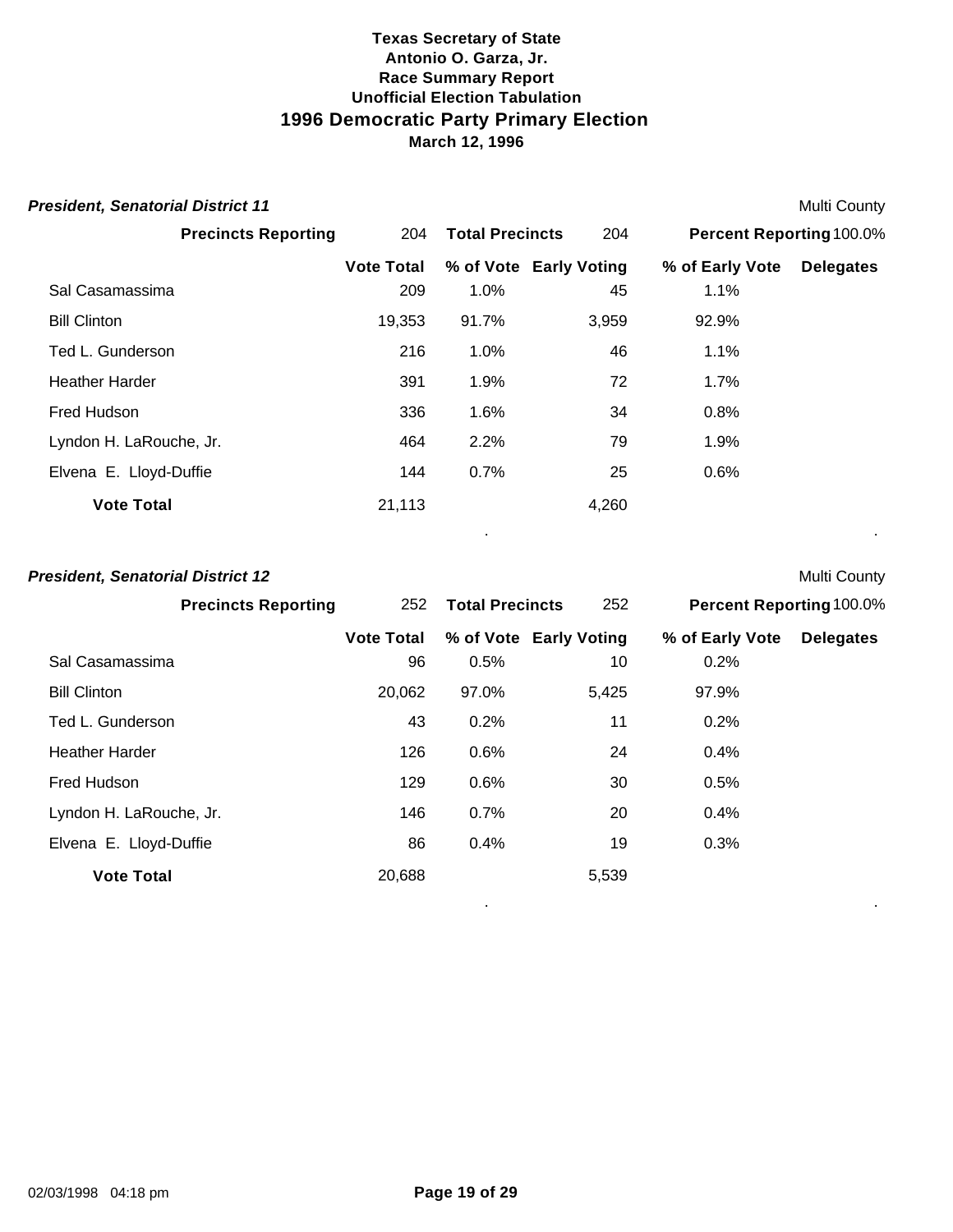| <b>President, Senatorial District 13</b> |                   |                        |                        |                                 | <b>Multi County</b> |
|------------------------------------------|-------------------|------------------------|------------------------|---------------------------------|---------------------|
| <b>Precincts Reporting</b>               | 231               | <b>Total Precincts</b> | 231                    | <b>Percent Reporting 100.0%</b> |                     |
|                                          | <b>Vote Total</b> |                        | % of Vote Early Voting | % of Early Vote                 | <b>Delegates</b>    |
| Sal Casamassima                          | 116               | 0.4%                   | 9                      | 0.4%                            |                     |
| <b>Bill Clinton</b>                      | 25,384            | 96.6%                  | 2,284                  | 97.2%                           |                     |
| Ted L. Gunderson                         | 32                | 0.1%                   | 4                      | 0.2%                            |                     |
| <b>Heather Harder</b>                    | 142               | 0.5%                   | 10                     | 0.4%                            |                     |
| Fred Hudson                              | 212               | 0.8%                   | 13                     | 0.6%                            |                     |
| Lyndon H. LaRouche, Jr.                  | 248               | 0.9%                   | 17                     | 0.7%                            |                     |
| Elvena E. Lloyd-Duffie                   | 153               | 0.6%                   | 14                     | 0.6%                            |                     |
| <b>Vote Total</b>                        | 26,287            |                        | 2,351                  |                                 |                     |

. .

. .

### **President, Senatorial District 14** Multi County

| <b>Precincts Reporting</b> | 207               | <b>Total Precincts</b> | 207                    | <b>Percent Reporting 100.0%</b> |                  |
|----------------------------|-------------------|------------------------|------------------------|---------------------------------|------------------|
|                            | <b>Vote Total</b> |                        | % of Vote Early Voting | % of Early Vote                 | <b>Delegates</b> |
| Sal Casamassima            | 202               | 0.5%                   | 47                     | 0.4%                            |                  |
| <b>Bill Clinton</b>        | 35,735            | 94.5%                  | 11,069                 | 95.5%                           |                  |
| Ted L. Gunderson           | 270               | 0.7%                   | 73                     | 0.6%                            |                  |
| <b>Heather Harder</b>      | 483               | 1.3%                   | 113                    | 1.0%                            |                  |
| Fred Hudson                | 443               | 1.2%                   | 110                    | 0.9%                            |                  |
| Lyndon H. LaRouche, Jr.    | 520               | 1.4%                   | 136                    | 1.2%                            |                  |
| Elvena E. Lloyd-Duffie     | 156               | 0.4%                   | 43                     | 0.4%                            |                  |
| <b>Vote Total</b>          | 37,809            |                        | 11,591                 |                                 |                  |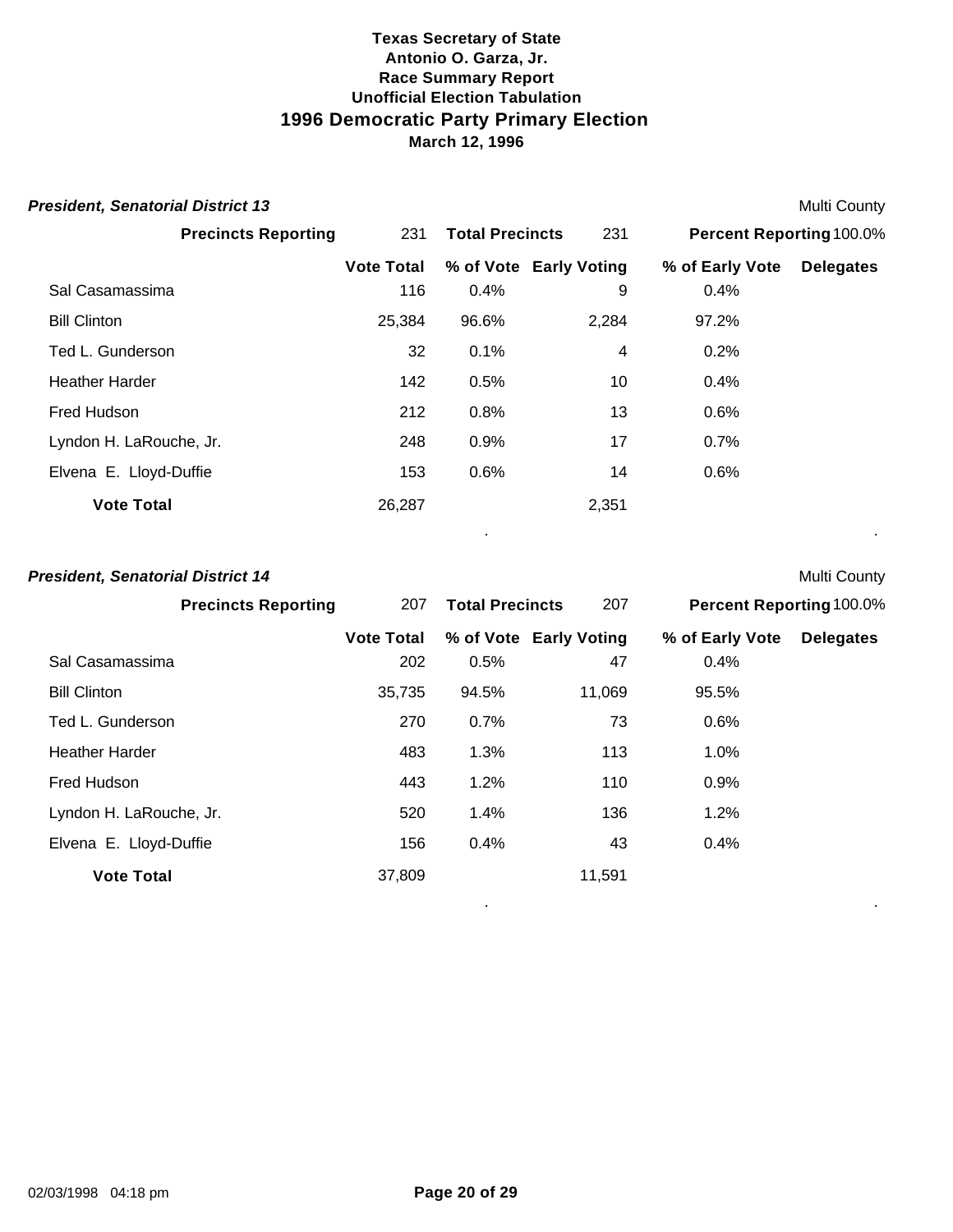| <b>President, Senatorial District 15</b> |                   |                        |                        |                                 | <b>Single County</b> |
|------------------------------------------|-------------------|------------------------|------------------------|---------------------------------|----------------------|
| <b>Precincts Reporting</b>               | 293               | <b>Total Precincts</b> | 293                    | <b>Percent Reporting 100.0%</b> |                      |
|                                          | <b>Vote Total</b> |                        | % of Vote Early Voting | % of Early Vote                 | <b>Delegates</b>     |
| Sal Casamassima                          | 73                | 0.5%                   | 3                      | 0.2%                            |                      |
| <b>Bill Clinton</b>                      | 14,871            | 93.4%                  | 1,789                  | 93.7%                           |                      |
| Ted L. Gunderson                         | 101               | 0.6%                   | 11                     | 0.6%                            |                      |
| <b>Heather Harder</b>                    | 196               | 1.2%                   | 22                     | 1.2%                            |                      |
| Fred Hudson                              | 271               | 1.7%                   | 39                     | 2.0%                            |                      |
| Lyndon H. LaRouche, Jr.                  | 269               | 1.7%                   | 27                     | 1.4%                            |                      |
| Elvena E. Lloyd-Duffie                   | 133               | 0.8%                   | 19                     | 1.0%                            |                      |
| <b>Vote Total</b>                        | 15,914            |                        | 1,910                  |                                 |                      |
|                                          |                   |                        |                        |                                 |                      |

# **President, Senatorial District 16** Single County

| <b>Precincts Reporting</b> | 258               | <b>Total Precincts</b> | 258                    | <b>Percent Reporting 100.0%</b> |                  |
|----------------------------|-------------------|------------------------|------------------------|---------------------------------|------------------|
|                            | <b>Vote Total</b> |                        | % of Vote Early Voting | % of Early Vote                 | <b>Delegates</b> |
| Sal Casamassima            | 34                | 0.3%                   | 0                      | 0.0%                            |                  |
| <b>Bill Clinton</b>        | 9,388             | 95.8%                  | 0                      | 0.0%                            |                  |
| Ted L. Gunderson           | 44                | 0.4%                   | 0                      | 0.0%                            |                  |
| <b>Heather Harder</b>      | 96                | 1.0%                   | 0                      | 0.0%                            |                  |
| Fred Hudson                | 114               | 1.2%                   | 0                      | 0.0%                            |                  |
| Lyndon H. LaRouche, Jr.    | 93                | 0.9%                   | 0                      | 0.0%                            |                  |
| Elvena E. Lloyd-Duffie     | 34                | 0.3%                   | 0                      | 0.0%                            |                  |
| <b>Vote Total</b>          | 9,803             |                        | 0                      |                                 |                  |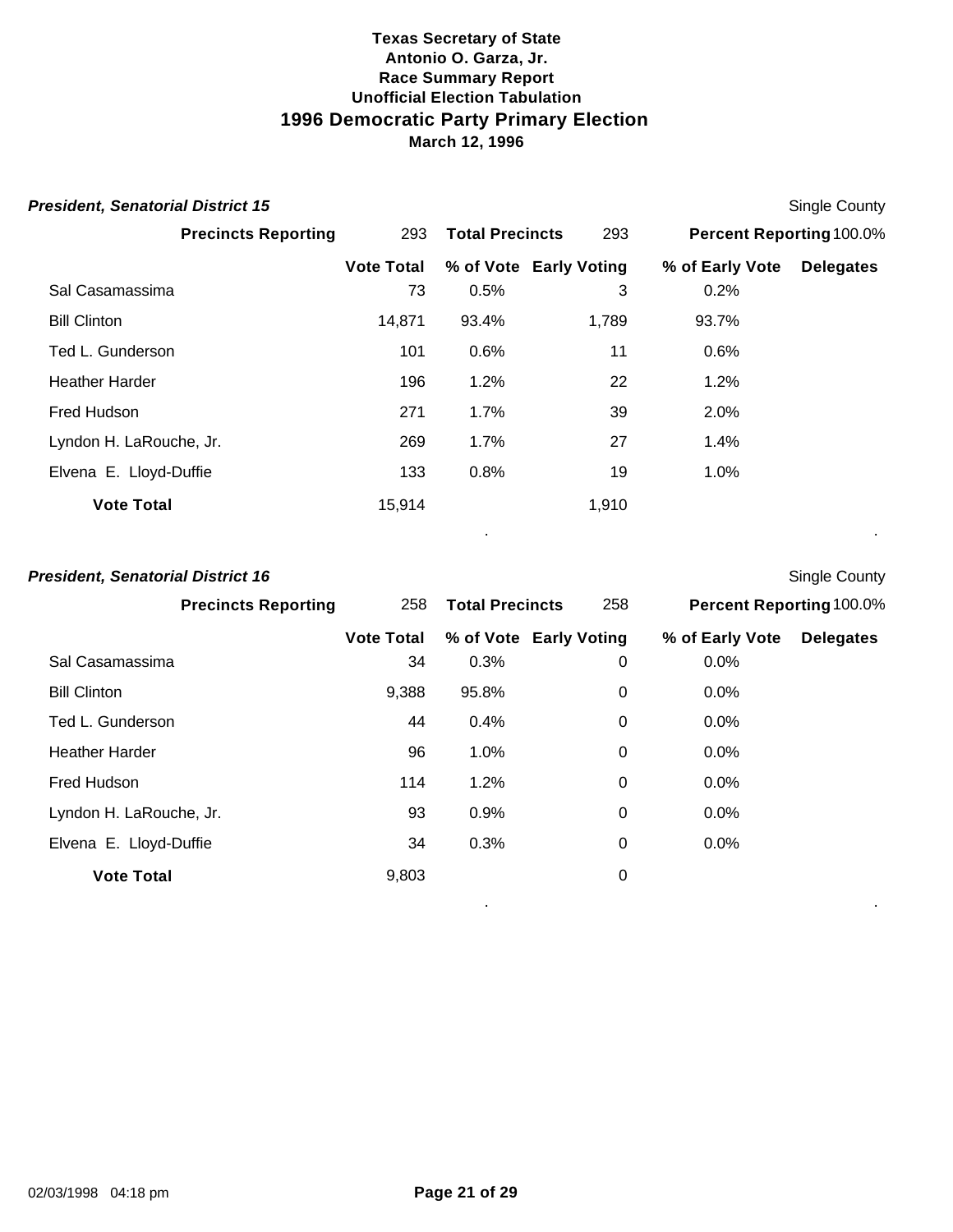| <b>President, Senatorial District 17</b> |                   |                        |                        |                                 | <b>Multi County</b> |
|------------------------------------------|-------------------|------------------------|------------------------|---------------------------------|---------------------|
| <b>Precincts Reporting</b>               | 195               | <b>Total Precincts</b> | 195                    | <b>Percent Reporting 100.0%</b> |                     |
|                                          | <b>Vote Total</b> |                        | % of Vote Early Voting | % of Early Vote                 | <b>Delegates</b>    |
| Sal Casamassima                          | 88                | 0.9%                   | 4                      | 0.3%                            |                     |
| <b>Bill Clinton</b>                      | 9,083             | 94.0%                  | 1,204                  | 94.0%                           |                     |
| Ted L. Gunderson                         | 75                | 0.8%                   | 20                     | 1.6%                            |                     |
| <b>Heather Harder</b>                    | 118               | 1.2%                   | 15                     | 1.2%                            |                     |
| Fred Hudson                              | 91                | 0.9%                   | 11                     | 0.9%                            |                     |
| Lyndon H. LaRouche, Jr.                  | 141               | 1.5%                   | 15                     | 1.2%                            |                     |
| Elvena E. Lloyd-Duffie                   | 62                | 0.6%                   | 12                     | 0.9%                            |                     |
| <b>Vote Total</b>                        | 9,658             |                        | 1,281                  |                                 |                     |
|                                          |                   |                        |                        |                                 |                     |

#### **President, Senatorial District 18** Multi County

| <b>Precincts Reporting</b> | 400               | <b>Total Precincts</b> | 400                    | <b>Percent Reporting 100.0%</b> |                  |
|----------------------------|-------------------|------------------------|------------------------|---------------------------------|------------------|
|                            | <b>Vote Total</b> |                        | % of Vote Early Voting | % of Early Vote                 | <b>Delegates</b> |
| Sal Casamassima            | 591               | 1.3%                   | 90                     | 1.1%                            |                  |
| <b>Bill Clinton</b>        | 36,611            | 82.3%                  | 6,882                  | 84.0%                           |                  |
| Ted L. Gunderson           | 1,103             | 2.5%                   | 173                    | 2.1%                            |                  |
| <b>Heather Harder</b>      | 1,846             | 4.1%                   | 273                    | 3.3%                            |                  |
| Fred Hudson                | 1,764             | 4.0%                   | 306                    | 3.7%                            |                  |
| Lyndon H. LaRouche, Jr.    | 1,934             | 4.3%                   | 373                    | 4.6%                            |                  |
| Elvena E. Lloyd-Duffie     | 643               | 1.4%                   | 99                     | 1.2%                            |                  |
| <b>Vote Total</b>          | 44,492            |                        | 8,196                  |                                 |                  |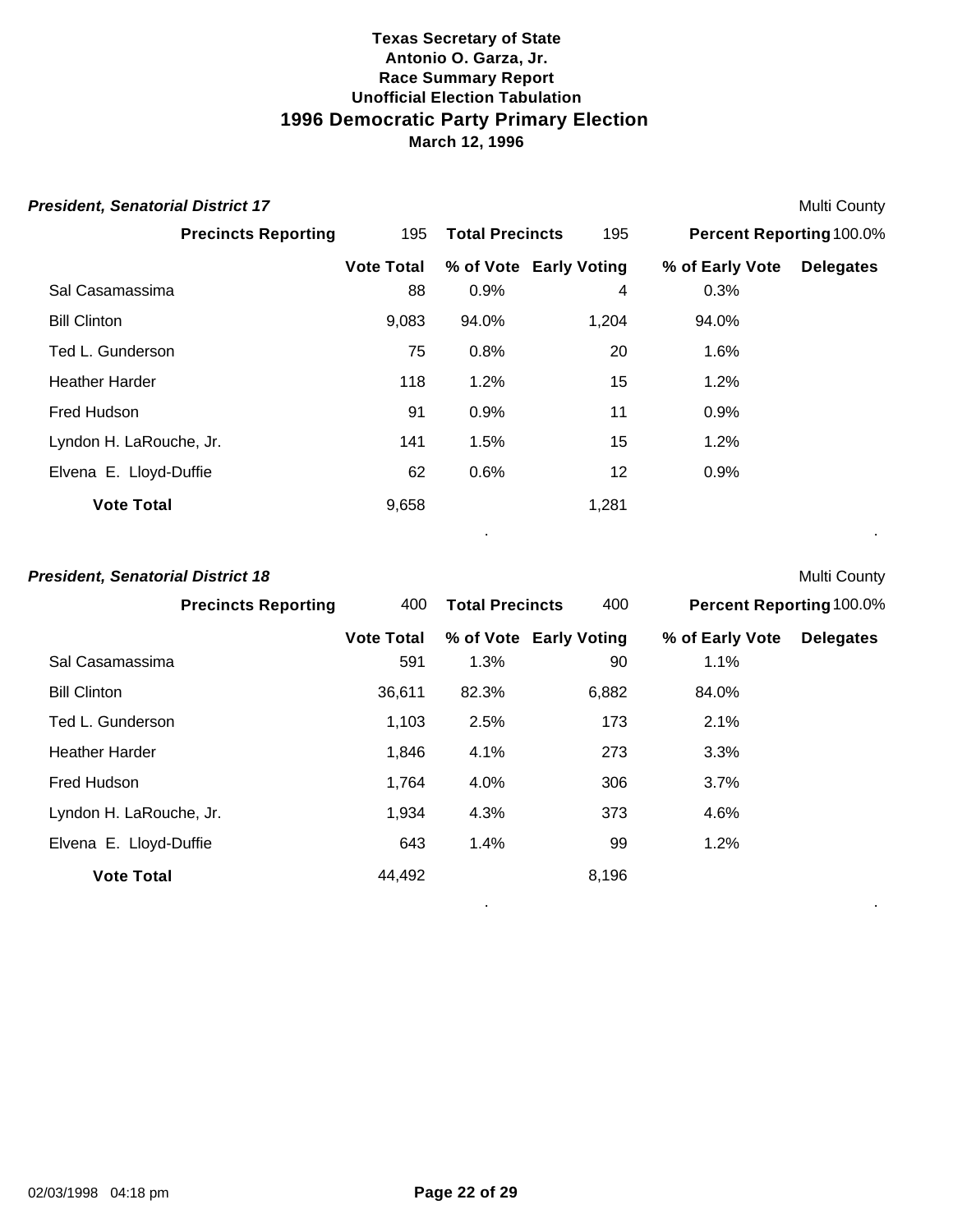| <b>President, Senatorial District 19</b> |                   |                        |                        |                                 | <b>Multi County</b> |
|------------------------------------------|-------------------|------------------------|------------------------|---------------------------------|---------------------|
| <b>Precincts Reporting</b>               | 270               | <b>Total Precincts</b> | 270                    | <b>Percent Reporting 100.0%</b> |                     |
|                                          | <b>Vote Total</b> |                        | % of Vote Early Voting | % of Early Vote                 | <b>Delegates</b>    |
| Sal Casamassima                          | 315               | 1.0%                   | 130                    | 1.0%                            |                     |
| <b>Bill Clinton</b>                      | 27,254            | 88.3%                  | 10,972                 | 88.2%                           |                     |
| Ted L. Gunderson                         | 370               | 1.2%                   | 156                    | 1.3%                            |                     |
| <b>Heather Harder</b>                    | 835               | 2.7%                   | 340                    | 2.7%                            |                     |
| Fred Hudson                              | 671               | 2.2%                   | 257                    | 2.1%                            |                     |
| Lyndon H. LaRouche, Jr.                  | 988               | 3.2%                   | 421                    | 3.4%                            |                     |
| Elvena E. Lloyd-Duffie                   | 442               | 1.4%                   | 160                    | 1.3%                            |                     |
| <b>Vote Total</b>                        | 30,875            |                        | 12,436                 |                                 |                     |

. .

. .

# **President, Senatorial District 20** Multi County

| <b>Precincts Reporting</b> | 269               | <b>Total Precincts</b> | 269                    | <b>Percent Reporting 100.0%</b> |                  |
|----------------------------|-------------------|------------------------|------------------------|---------------------------------|------------------|
|                            | <b>Vote Total</b> |                        | % of Vote Early Voting | % of Early Vote                 | <b>Delegates</b> |
| Sal Casamassima            | 828               | 1.4%                   | 196                    | 1.1%                            |                  |
| <b>Bill Clinton</b>        | 52.474            | 86.0%                  | 15,572                 | 89.5%                           |                  |
| Ted L. Gunderson           | 996               | 1.6%                   | 240                    | 1.4%                            |                  |
| <b>Heather Harder</b>      | 2,389             | 3.9%                   | 397                    | 2.3%                            |                  |
| Fred Hudson                | 1,468             | 2.4%                   | 380                    | 2.2%                            |                  |
| Lyndon H. LaRouche, Jr.    | 1,669             | 2.7%                   | 399                    | 2.3%                            |                  |
| Elvena E. Lloyd-Duffie     | 1,210             | 2.0%                   | 223                    | 1.3%                            |                  |
| <b>Vote Total</b>          | 61,034            |                        | 17,407                 |                                 |                  |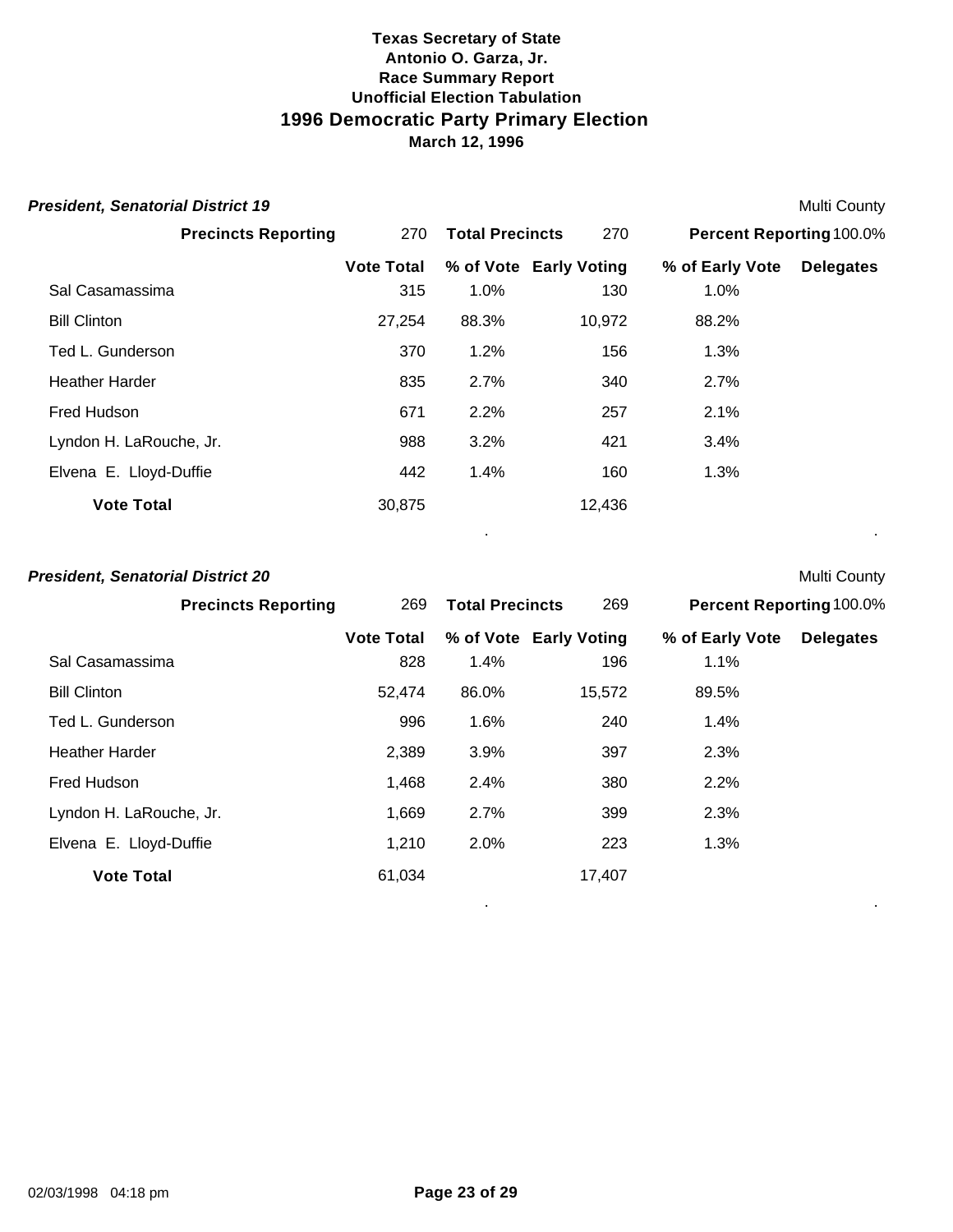| <b>President, Senatorial District 21</b> |                          |                        |                               |                                 | <b>Multi County</b> |
|------------------------------------------|--------------------------|------------------------|-------------------------------|---------------------------------|---------------------|
| <b>Precincts Reporting</b>               | 294                      | <b>Total Precincts</b> | 294                           | <b>Percent Reporting 100.0%</b> |                     |
| Sal Casamassima                          | <b>Vote Total</b><br>574 | 1.0%                   | % of Vote Early Voting<br>224 | % of Early Vote<br>0.9%         | <b>Delegates</b>    |
| <b>Bill Clinton</b>                      | 50,341                   | 89.0%                  | 21,651                        | 90.5%                           |                     |
| Ted L. Gunderson                         | 631                      | 1.1%                   | 217                           | 0.9%                            |                     |
| <b>Heather Harder</b>                    | 1,428                    | 2.5%                   | 468                           | 2.0%                            |                     |
| Fred Hudson                              | 1,450                    | 2.6%                   | 551                           | 2.3%                            |                     |
| Lyndon H. LaRouche, Jr.                  | 1,332                    | 2.4%                   | 499                           | 2.1%                            |                     |
| Elvena E. Lloyd-Duffie                   | 838                      | 1.5%                   | 326                           | $1.4\%$                         |                     |
| <b>Vote Total</b>                        | 56,594                   |                        | 23,936                        |                                 |                     |

. .

. .

#### **President, Senatorial District 22** Multi County

| <b>Precincts Reporting</b> | 345               | <b>Total Precincts</b> | 345                    | <b>Percent Reporting 100.0%</b> |                  |
|----------------------------|-------------------|------------------------|------------------------|---------------------------------|------------------|
|                            | <b>Vote Total</b> |                        | % of Vote Early Voting | % of Early Vote                 | <b>Delegates</b> |
| Sal Casamassima            | 347               | 1.0%                   | 40                     | 0.6%                            |                  |
| <b>Bill Clinton</b>        | 29,759            | 86.2%                  | 5,508                  | 88.7%                           |                  |
| Ted L. Gunderson           | 766               | 2.2%                   | 103                    | 1.7%                            |                  |
| <b>Heather Harder</b>      | 1,261             | 3.7%                   | 188                    | 3.0%                            |                  |
| Fred Hudson                | 978               | 2.8%                   | 155                    | 2.5%                            |                  |
| Lyndon H. LaRouche, Jr.    | 1,110             | 3.2%                   | 172                    | 2.8%                            |                  |
| Elvena E. Lloyd-Duffie     | 305               | 0.9%                   | 43                     | 0.7%                            |                  |
| <b>Vote Total</b>          | 34,526            |                        | 6,209                  |                                 |                  |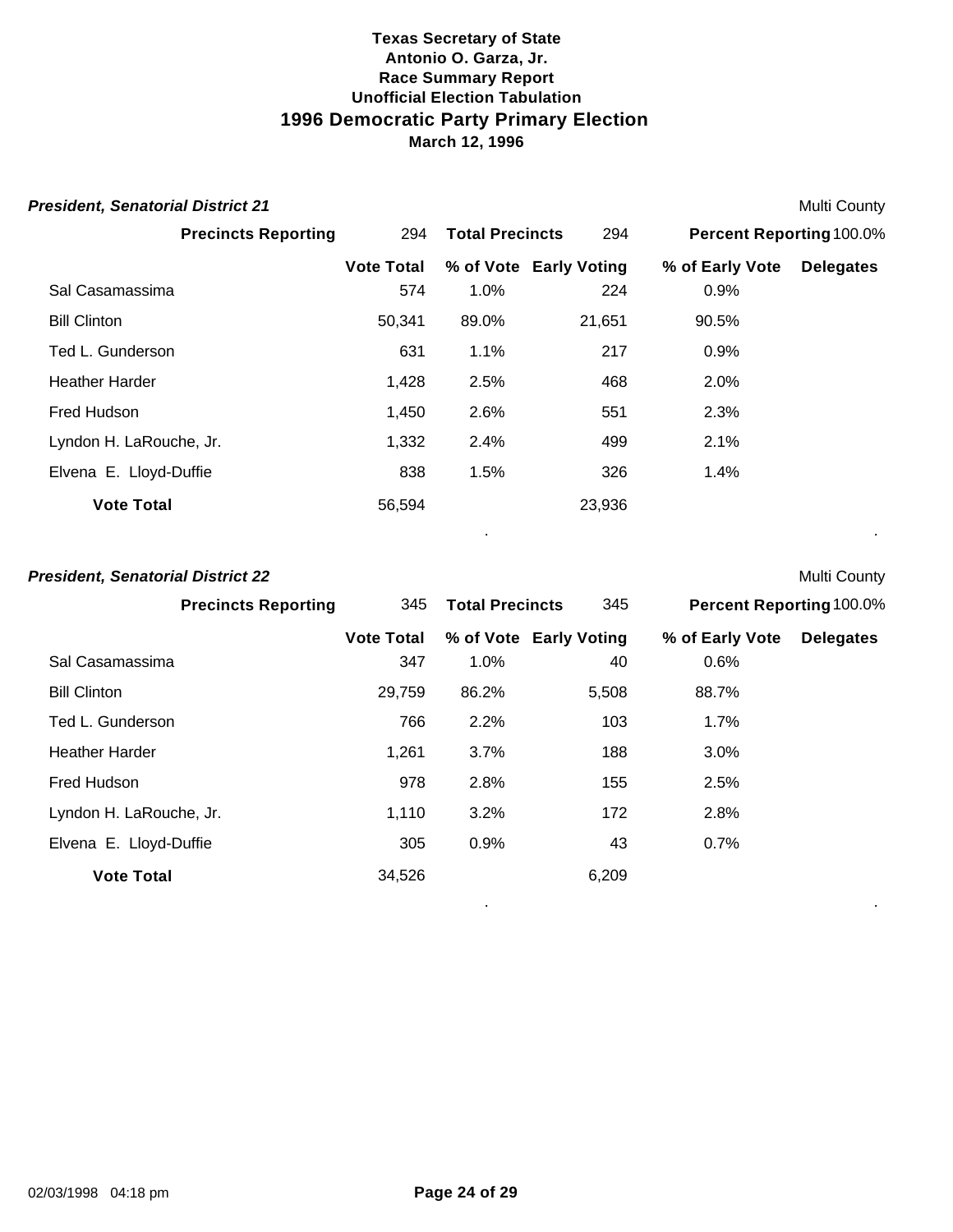| <b>President, Senatorial District 23</b> |                   |                        |                        |                          | <b>Single County</b> |
|------------------------------------------|-------------------|------------------------|------------------------|--------------------------|----------------------|
| <b>Precincts Reporting</b>               | 294               | <b>Total Precincts</b> | 294                    | Percent Reporting 100.0% |                      |
|                                          | <b>Vote Total</b> |                        | % of Vote Early Voting | % of Early Vote          | <b>Delegates</b>     |
| Sal Casamassima                          | 129               | 0.6%                   | 0                      | 0.0%                     |                      |
| <b>Bill Clinton</b>                      | 20,254            | 95.7%                  | 5                      | 100.0%                   |                      |
| Ted L. Gunderson                         | 55                | 0.3%                   | 0                      | 0.0%                     |                      |
| <b>Heather Harder</b>                    | 106               | 0.5%                   | 0                      | $0.0\%$                  |                      |
| Fred Hudson                              | 413               | 2.0%                   | 0                      | 0.0%                     |                      |
| Lyndon H. LaRouche, Jr.                  | 108               | 0.5%                   | 0                      | 0.0%                     |                      |
| Elvena E. Lloyd-Duffie                   | 101               | 0.5%                   | 0                      | 0.0%                     |                      |
| <b>Vote Total</b>                        | 21,166            |                        | 5                      |                          |                      |
|                                          |                   |                        |                        |                          |                      |

#### **President, Senatorial District 24** Multi County

| <b>Precincts Reporting</b> | 290               | <b>Total Precincts</b> | 290                    | <b>Percent Reporting 100.0%</b> |                  |
|----------------------------|-------------------|------------------------|------------------------|---------------------------------|------------------|
|                            | <b>Vote Total</b> |                        | % of Vote Early Voting | % of Early Vote                 | <b>Delegates</b> |
| Sal Casamassima            | 400               | 1.2%                   | 101                    | 1.1%                            |                  |
| <b>Bill Clinton</b>        | 27,934            | 81.9%                  | 7,422                  | 83.9%                           |                  |
| Ted L. Gunderson           | 1,050             | 3.1%                   | 250                    | 2.8%                            |                  |
| <b>Heather Harder</b>      | 1,513             | 4.4%                   | 303                    | 3.4%                            |                  |
| Fred Hudson                | 1,385             | 4.1%                   | 323                    | 3.7%                            |                  |
| Lyndon H. LaRouche, Jr.    | 1,430             | 4.2%                   | 359                    | 4.1%                            |                  |
| Elvena E. Lloyd-Duffie     | 391               | 1.1%                   | 88                     | 1.0%                            |                  |
| <b>Vote Total</b>          | 34,103            |                        | 8,846                  |                                 |                  |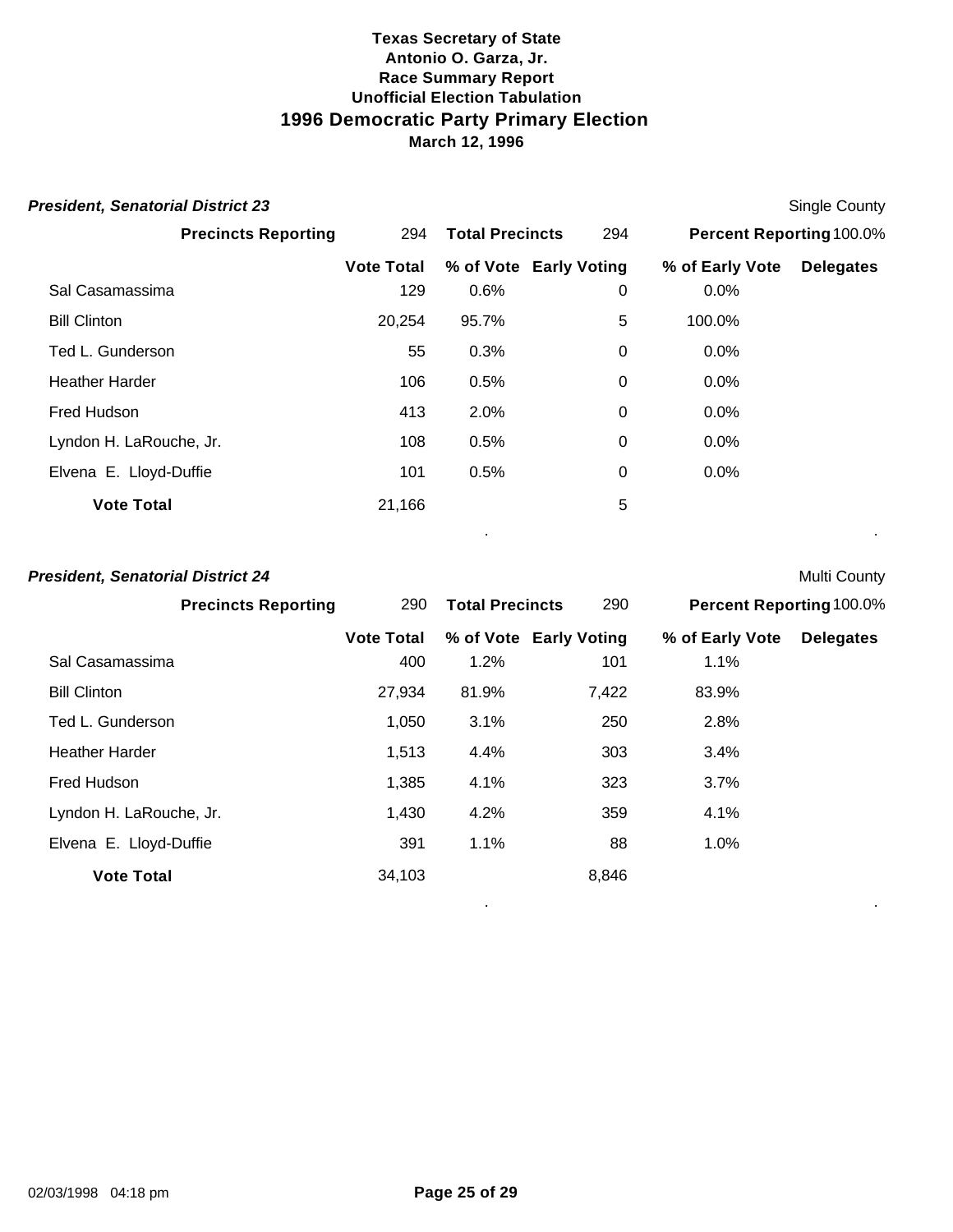| <b>President, Senatorial District 25</b> |                   |                        |                        |                          | <b>Multi County</b> |
|------------------------------------------|-------------------|------------------------|------------------------|--------------------------|---------------------|
| <b>Precincts Reporting</b>               | 412               | <b>Total Precincts</b> | 412                    | Percent Reporting 100.0% |                     |
|                                          | <b>Vote Total</b> |                        | % of Vote Early Voting | % of Early Vote          | <b>Delegates</b>    |
| Sal Casamassima                          | 104               | 0.6%                   | 35                     | 0.6%                     |                     |
| <b>Bill Clinton</b>                      | 15,455            | 90.6%                  | 4,920                  | 90.8%                    |                     |
| Ted L. Gunderson                         | 221               | 1.3%                   | 89                     | 1.6%                     |                     |
| <b>Heather Harder</b>                    | 386               | 2.3%                   | 108                    | 2.0%                     |                     |
| Fred Hudson                              | 343               | 2.0%                   | 112                    | 2.1%                     |                     |
| Lyndon H. LaRouche, Jr.                  | 418               | 2.4%                   | 121                    | 2.2%                     |                     |
| Elvena E. Lloyd-Duffie                   | 139               | 0.8%                   | 35                     | 0.6%                     |                     |
| <b>Vote Total</b>                        | 17,066            |                        | 5,420                  |                          |                     |
|                                          |                   |                        |                        |                          |                     |

#### **President, Senatorial District 26** Multi County

| <b>Precincts Reporting</b> | 236               | <b>Total Precincts</b> | 236                    | <b>Percent Reporting 100.0%</b> |                  |
|----------------------------|-------------------|------------------------|------------------------|---------------------------------|------------------|
|                            | <b>Vote Total</b> |                        | % of Vote Early Voting | % of Early Vote                 | <b>Delegates</b> |
| Sal Casamassima            | 78                | 0.4%                   | 25                     | 0.4%                            |                  |
| <b>Bill Clinton</b>        | 17,169            | 95.4%                  | 6,296                  | 95.9%                           |                  |
| Ted L. Gunderson           | 81                | 0.5%                   | 33                     | 0.5%                            |                  |
| <b>Heather Harder</b>      | 176               | 1.0%                   | 51                     | 0.8%                            |                  |
| Fred Hudson                | 122               | 0.7%                   | 38                     | 0.6%                            |                  |
| Lyndon H. LaRouche, Jr.    | 205               | 1.1%                   | 75                     | 1.1%                            |                  |
| Elvena E. Lloyd-Duffie     | 158               | 0.9%                   | 48                     | 0.7%                            |                  |
| <b>Vote Total</b>          | 17,989            |                        | 6,566                  |                                 |                  |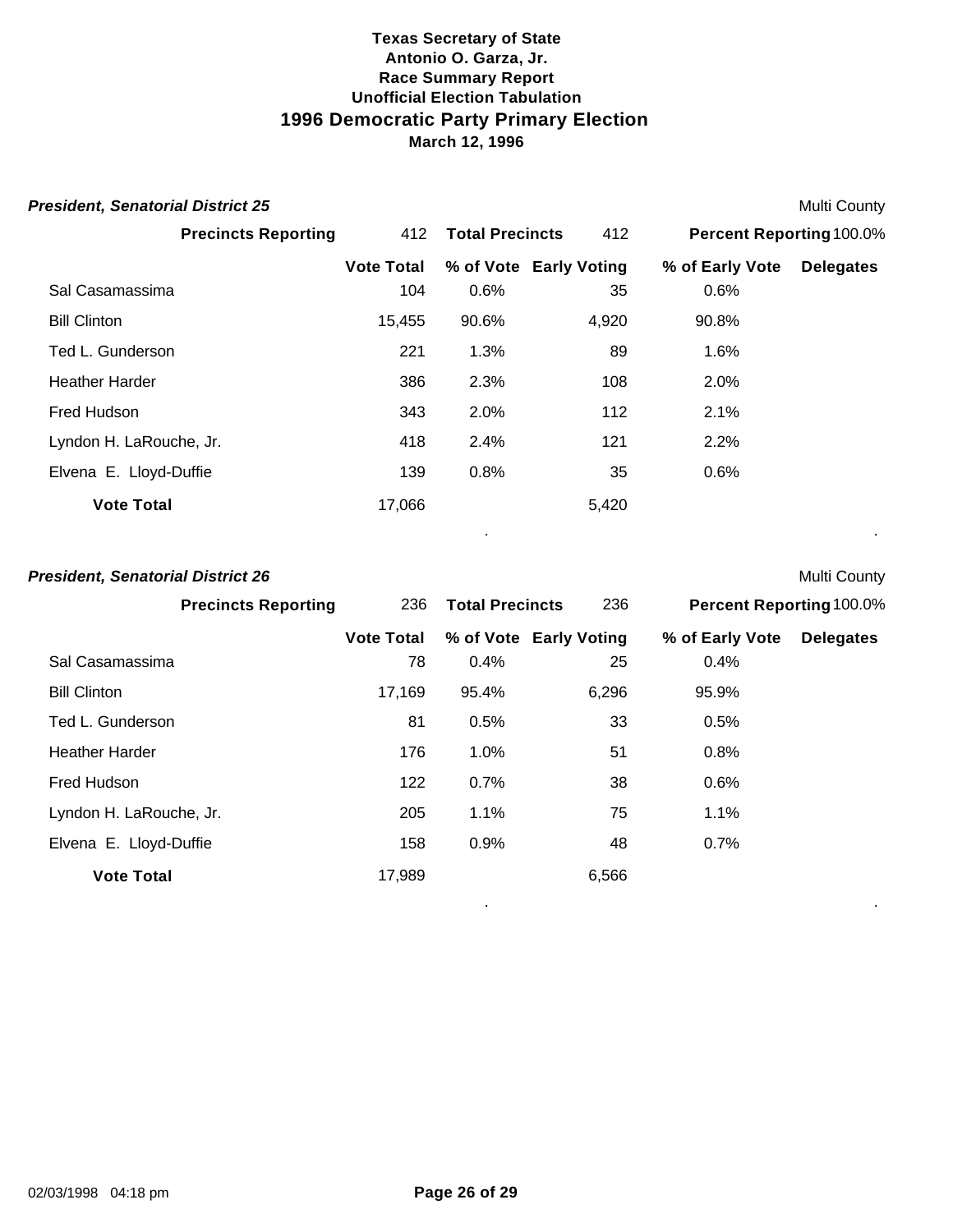| <b>President, Senatorial District 27</b> |                   |                        |                        |                                 | <b>Multi County</b> |
|------------------------------------------|-------------------|------------------------|------------------------|---------------------------------|---------------------|
| <b>Precincts Reporting</b>               | 127               | <b>Total Precincts</b> | 127                    | <b>Percent Reporting 100.0%</b> |                     |
|                                          | <b>Vote Total</b> |                        | % of Vote Early Voting | % of Early Vote                 | <b>Delegates</b>    |
| Sal Casamassima                          | 559               | 1.3%                   | 124                    | 0.9%                            |                     |
| <b>Bill Clinton</b>                      | 33,271            | 80.1%                  | 12,455                 | 88.9%                           |                     |
| Ted L. Gunderson                         | 861               | 2.1%                   | 157                    | $1.1\%$                         |                     |
| <b>Heather Harder</b>                    | 2,954             | 7.1%                   | 296                    | 2.1%                            |                     |
| Fred Hudson                              | 1,169             | 2.8%                   | 262                    | 1.9%                            |                     |
| Lyndon H. LaRouche, Jr.                  | 1,424             | 3.4%                   | 474                    | 3.4%                            |                     |
| Elvena E. Lloyd-Duffie                   | 1,284             | 3.1%                   | 235                    | 1.7%                            |                     |
| <b>Vote Total</b>                        | 41,522            |                        | 14,003                 |                                 |                     |

. .

. .

#### **President, Senatorial District 28** Multi County

| <b>Precincts Reporting</b> | 58                | <b>Total Precincts</b> | 58                     | <b>Percent Reporting 100.0%</b> |                  |
|----------------------------|-------------------|------------------------|------------------------|---------------------------------|------------------|
|                            | <b>Vote Total</b> |                        | % of Vote Early Voting | % of Early Vote                 | <b>Delegates</b> |
| Sal Casamassima            | 486               | 1.8%                   | 133                    | 1.7%                            |                  |
| <b>Bill Clinton</b>        | 21,961            | 80.5%                  | 6,279                  | 81.6%                           |                  |
| Ted L. Gunderson           | 836               | 3.1%                   | 223                    | 2.9%                            |                  |
| <b>Heather Harder</b>      | 1,345             | 4.9%                   | 369                    | 4.8%                            |                  |
| Fred Hudson                | 979               | 3.6%                   | 267                    | 3.5%                            |                  |
| Lyndon H. LaRouche, Jr.    | 1,199             | 4.4%                   | 305                    | 4.0%                            |                  |
| Elvena E. Lloyd-Duffie     | 465               | 1.7%                   | 116                    | 1.5%                            |                  |
| <b>Vote Total</b>          | 27,271            |                        | 7,692                  |                                 |                  |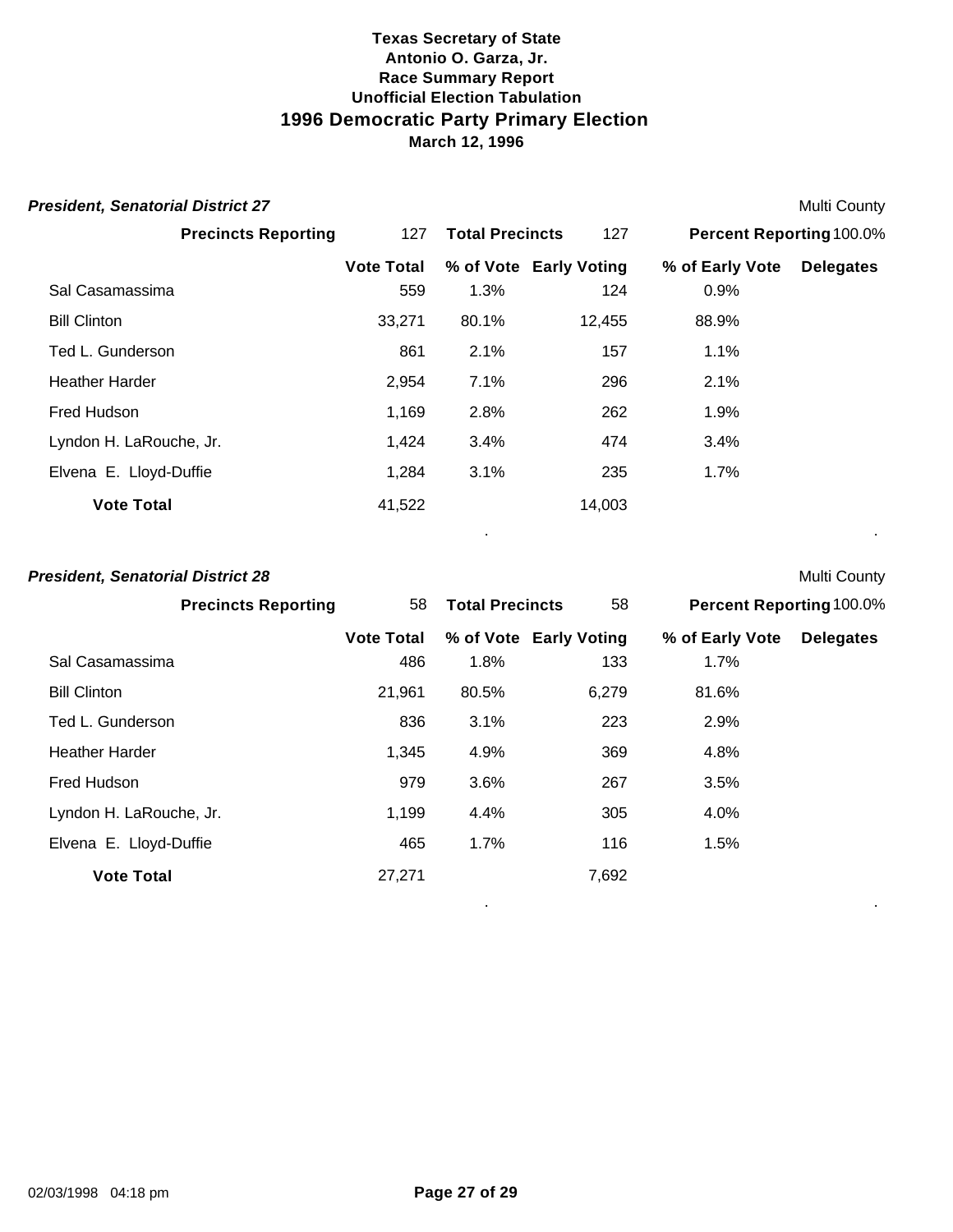| <b>President, Senatorial District 29</b> |                   |                        |                        |                                 | Single County    |
|------------------------------------------|-------------------|------------------------|------------------------|---------------------------------|------------------|
| <b>Precincts Reporting</b>               | 139               | <b>Total Precincts</b> | 139                    | <b>Percent Reporting 100.0%</b> |                  |
|                                          | <b>Vote Total</b> |                        | % of Vote Early Voting | % of Early Vote                 | <b>Delegates</b> |
| Sal Casamassima                          | 982               | 2.2%                   | 301                    | 2.1%                            |                  |
| <b>Bill Clinton</b>                      | 39,670            | 87.6%                  | 12,164                 | 86.6%                           |                  |
| Ted L. Gunderson                         | 864               | 1.9%                   | 322                    | 2.3%                            |                  |
| <b>Heather Harder</b>                    | 1,131             | 2.5%                   | 357                    | 2.5%                            |                  |
| Fred Hudson                              | 743               | 1.6%                   | 257                    | 1.8%                            |                  |
| Lyndon H. LaRouche, Jr.                  | 1,416             | 3.1%                   | 502                    | 3.6%                            |                  |
| Elvena E. Lloyd-Duffie                   | 500               | 1.1%                   | 137                    | 1.0%                            |                  |
| <b>Vote Total</b>                        | 45,306            |                        | 14,040                 |                                 |                  |

. .

. .

#### **President, Senatorial District 30** Multi County

| <b>Precincts Reporting</b> | 467               | <b>Total Precincts</b><br>467<br><b>Percent Reporting 100.0%</b> |                        |                 |                  |
|----------------------------|-------------------|------------------------------------------------------------------|------------------------|-----------------|------------------|
|                            | <b>Vote Total</b> |                                                                  | % of Vote Early Voting | % of Early Vote | <b>Delegates</b> |
| Sal Casamassima            | 411               | 1.0%                                                             | 84                     | 1.1%            |                  |
| <b>Bill Clinton</b>        | 32,660            | 83.1%                                                            | 6,548                  | 85.6%           |                  |
| Ted L. Gunderson           | 921               | 2.3%                                                             | 132                    | 1.7%            |                  |
| <b>Heather Harder</b>      | 1,727             | 4.4%                                                             | 314                    | 4.1%            |                  |
| Fred Hudson                | 1,533             | 3.9%                                                             | 238                    | 3.1%            |                  |
| Lyndon H. LaRouche, Jr.    | 1,600             | 4.1%                                                             | 271                    | 3.5%            |                  |
| Elvena E. Lloyd-Duffie     | 452               | 1.2%                                                             | 66                     | 0.9%            |                  |
| <b>Vote Total</b>          | 39,304            |                                                                  | 7,653                  |                 |                  |